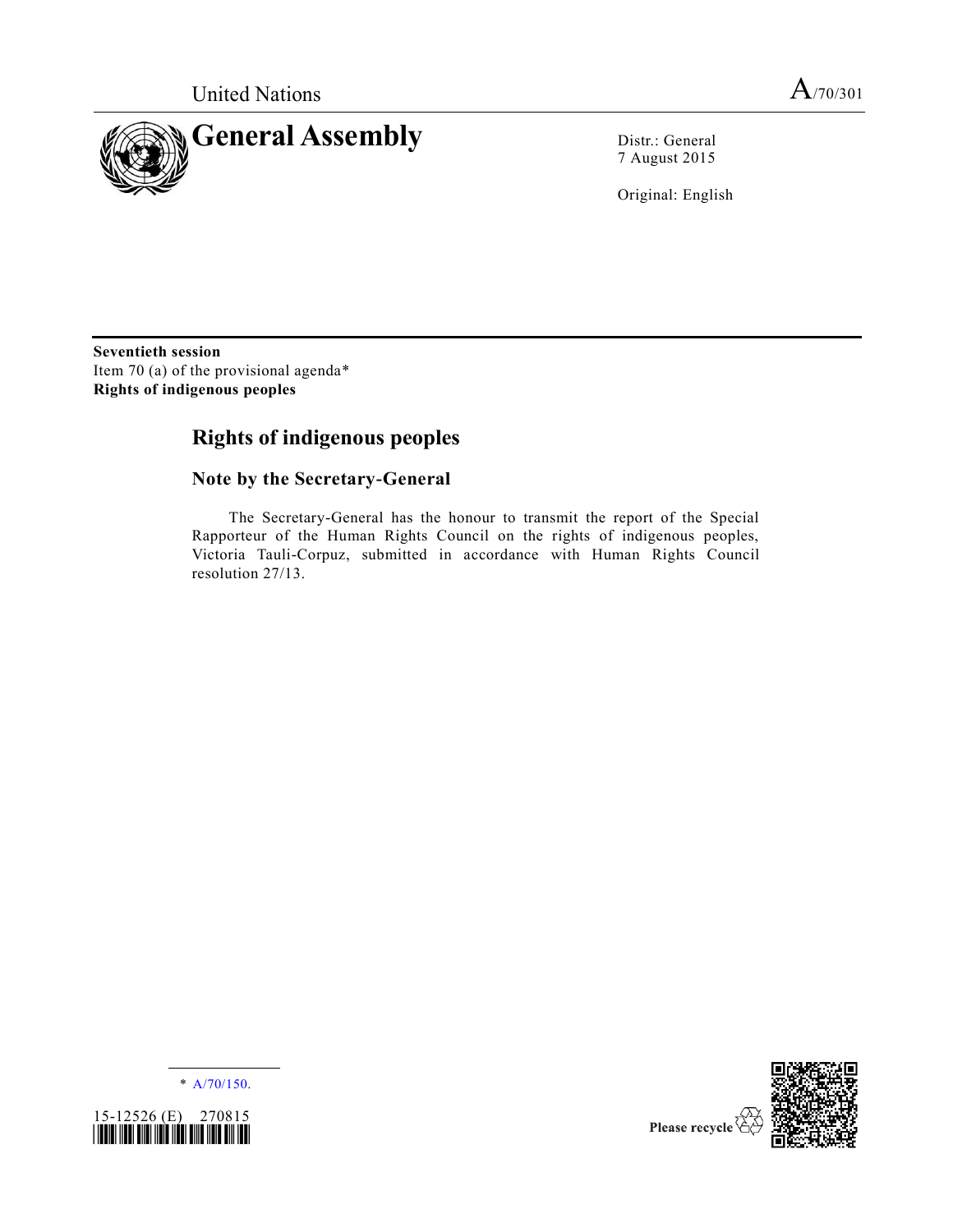## **Report of the Special Rapporteur of the Human Rights Council on the rights of indigenous peoples on the impact of international investment and free trade on the human rights of indigenous peoples**

### *Summary*

The present report is submitted to the General Assembly by the Special Rapporteur on the rights of indigenous peoples pursuant to her mandate under Human Rights Council resolution 27/13. In the report, the Special Rapporteur provides a summary of her activities since her last report to the General Assembly. She dedicates the thematic section of the present report to an analysis of international investment agreements and investment clauses of free trade regimes and their impacts on the rights of indigenous peoples. She views the present report as the starting point for that issue, which she intends to be of continuing importance throughout the course of her mandate.

As a starting point for her ongoing work on international investment and free trade regimes, the report discusses a number of areas of concern, relating both to direct violations of the rights of indigenous peoples and the systemic impact of those regimes on their lives and communities.

The Special Rapporteur contends that investment clauses of free trade agreements and bilateral and multilateral investment treaties, as they are currently conceptualized and implemented, have actual and potential negative impacts on indigenous peoples' rights, in particular on their rights to self-determination; lands, territories and resources; participation; and free, prior and informed consent. That is not to suggest that investments are inherently destructive. Future studies will focus on how investment agreements can be equally beneficial for indigenous peoples and investors.

The present report highlights her analysis of the unjust elements of the prevailing system of global economic and financial governance and the constriction of the protective capacity of States and local governance systems. It discusses how indigenous peoples, as some of the most marginalized in the world, bear a disproportionate burden of a system that contains systemic imbalances between the enforcement of corporate investors' rights and human rights. The report concludes that both a more thorough review of implications of international investment and free trade agreements and deeper policy and systemic reforms are needed to ensure the respect, protection and fulfilment of indigenous peoples' rights.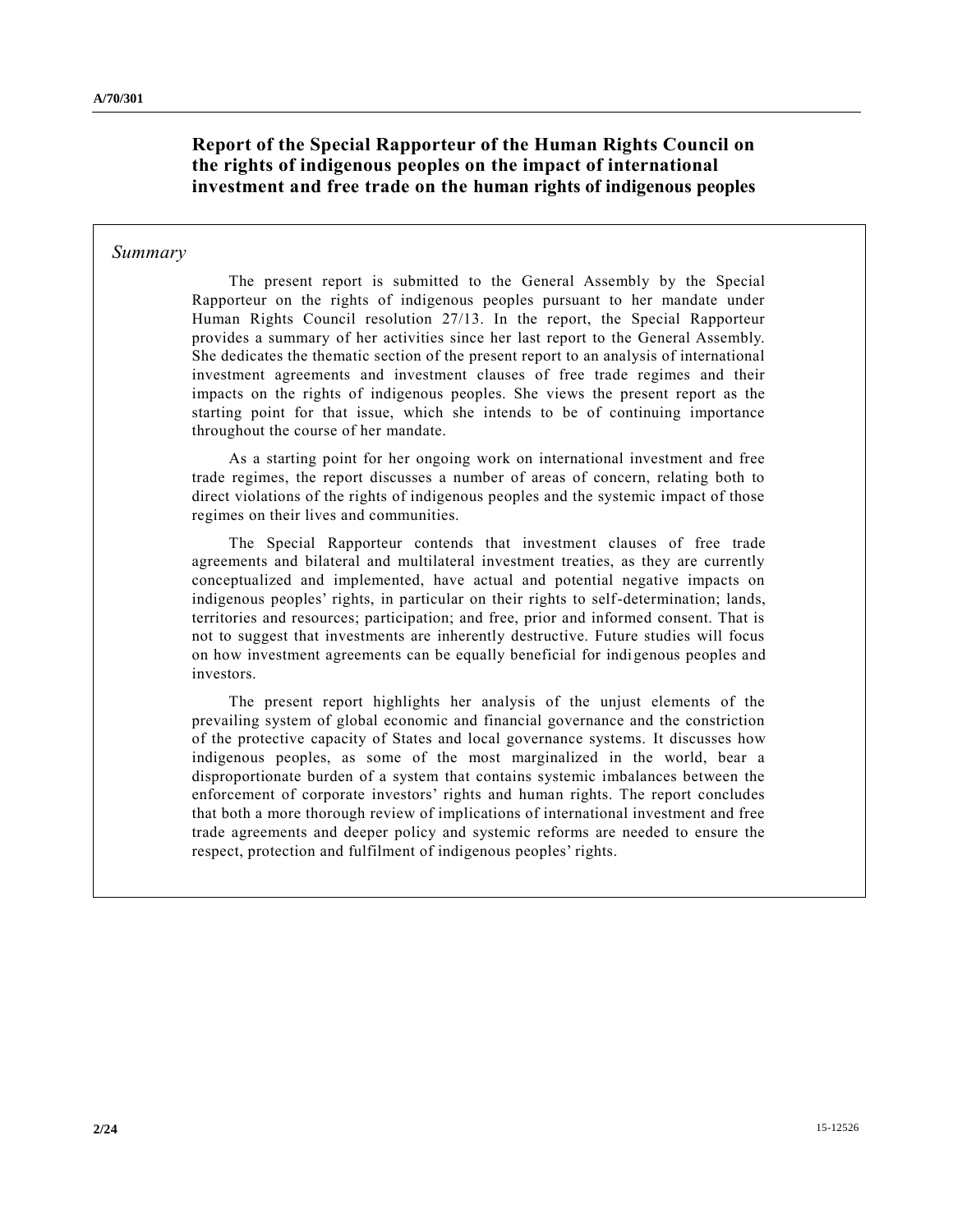## **I. Introduction**

1. The present report is submitted to the General Assembly by the Special Rapporteur on the rights of indigenous peoples pursuant to her mandate under Council resolutions 15/14 and 24/9. In the report, the Special Rapporteur provides both a summary of her activities since her previous report to the Assembly [\(A/69/267\)](http://undocs.org/A/69/267) and a thematic analysis of international investment and free trade regimes and their impact on the rights of indigenous peoples.

2. The Special Rapporteur acknowledges with gratitude the assistance provided by the Office of the United Nations High Commissioner for Human Rights (OHCHR). She also expresses thanks to the many indigenous peoples, States, United Nations bodies and agencies and non-governmental organizations that cooperated with her over the past year in the implementation of her mandate.

# **II. Activities of the Special Rapporteur**

## **A. Participation in international and national conferences and dialogues**

3. As part of the fulfilment of her mandate, the Special Rapporteur has participated in a number of international and national dialogues and conferences, for example:

(a) The Special Rapporteur participated in the twentieth session of the Conference of Parties of the United Nations Framework Convention on Climate Change, held in Lima in December 2014, where she took part in the efforts to get human rights, particularly indigenous peoples rights, in the Lima Conference of the Parties' decisions. She held meetings with the Vice-Minister for Intercultural Affairs of Peru and several representatives of indigenous peoples from Peru and other countries;

(b) The Special Rapporteur coordinated closely with the Permanent Forum on Indigenous Issues and the Expert Mechanism on the Rights of Indigenous Peoples, including reporting at the plenary sessions and holding parallel meetings with indigenous peoples and organizations during those sessions. While in Geneva and New York she also held direct dialogues with various Permanent Representatives to the United Nations of 10 Governments from Latin America, North America and the Pacific;

(c) During the fourteenth session of the Permanent Forum on Indigenous Peoples, held in April and May 2015, the Special Rapporteur shared her views on indigenous peoples' right to self-determined development and related economic, social and cultural rights and how they relate to the post-2015 development agenda;

(d) In January 2015, she participated in the international expert group meeting on an optional protocol to the United Nations Declaration on the Rights of Indigenous Peoples. In February 2015 she did the same at the expert group meeting on cultural heritage and indigenous peoples' rights of the Expert Mechanism on the Rights of Indigenous Peoples;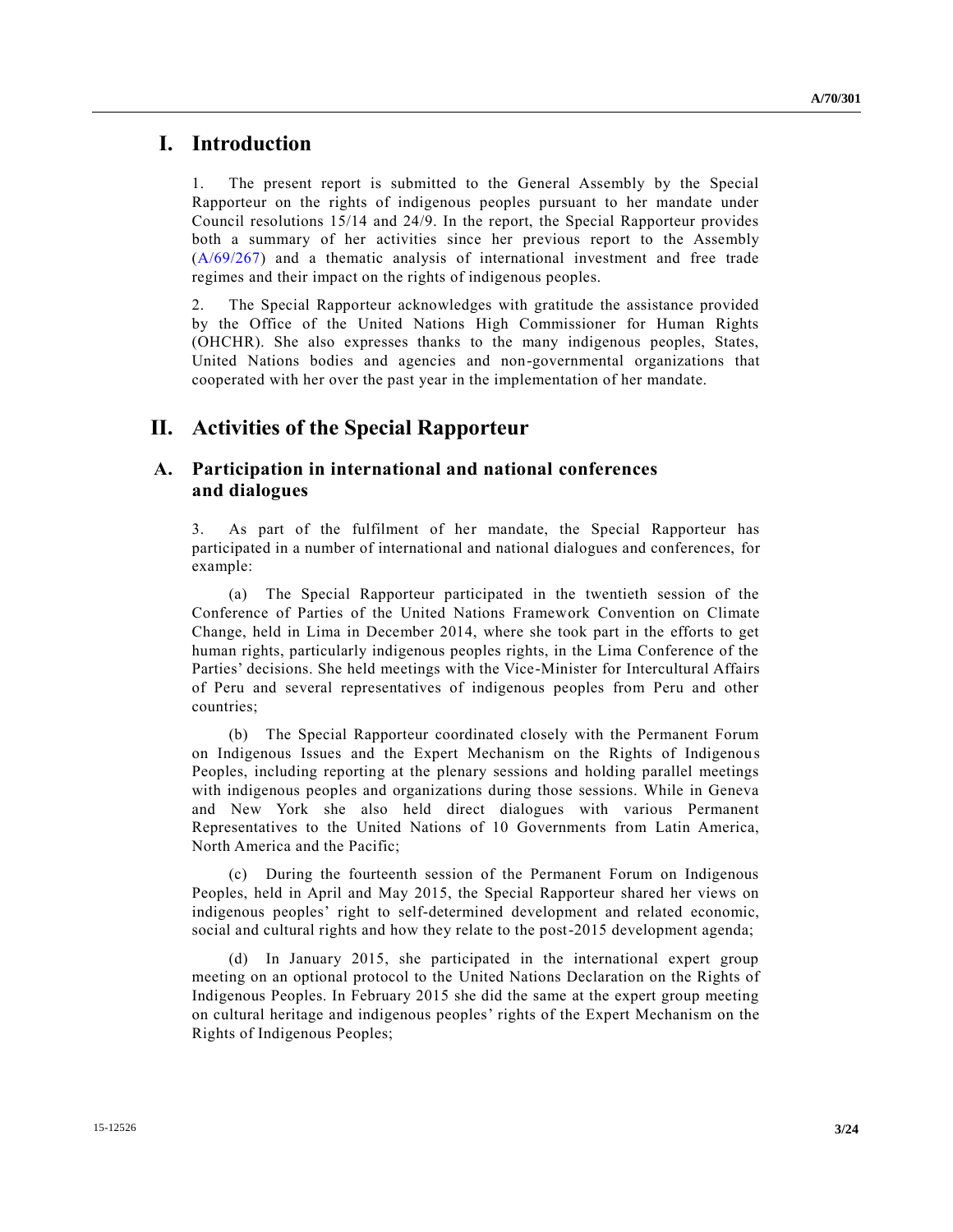(e) The Special Rapporteur was a panellist on the Human Rights Council high-level panel on human rights and climate change in March 2015;

In April 2015, she took part in the World Bank Global Dialogue with indigenous peoples, where she made opening remarks and held meetings jointly with indigenous leaders and the president, executive directors and senior management of the World Bank;

(g) In July 2015, she delivered the keynote speech at the first session of the Open-ended intergovernmental working group on transnational corporations and other business enterprises with respect to human rights;

(h) In September 2015, she took part in the World Conference on Indigenous Peoples and spoke at a panel addressing coherence among the United Nations bodies, programmes, agencies and funds in relation to indigenous peoples' issues.

### **B. Country visits**

4. Between 20 and 28 November 2014, the Special Rapporteur visited Paraguay. In her end-of-mission statement<sup>1</sup> she noted that the country had ratified all the core international and regional human rights standards, but observed a number of issues related to the violations of the rights of indigenous peoples. She observed that the foremost concern of indigenous peoples remains the security of their rights to lands, territories and resources. She discussed how Paraguay has experienced an exceptional rate of economic growth but how that had come at the expense of large scale environmental destruction and some violations of indigenous peoples' rights and has not led to significant reductions in the poverty levels of indigenous peoples. She also commented on the lack of social services available to indigenous peoples as part the absence of the State within some indigenous communities, as well as significant barriers faced by indigenous peoples when seeking access to justice.

## **C. Report on the rights of indigenous women and girls**

5. The Special Rapporteur reported to the thirtieth session of the Human Rights Council. Her thematic report  $(A/HRC/30/41)$  was on the rights of indigenous women and girls, where she highlighted how they suffer from a complex spectrum of mutually reinforcing and interconnected violations of their collective political, civil, and economic, social and cultural rights. Collectively, those rights violations constitute a form of structural violence against indigenous women and girls, which reinforces other forms of violence they commonly experience. She recognized the slight increase of attention to the rights of indigenous women and girls within some United Nations agencies and mechanisms and asserted that both a paradigm shift and a multidimensional approach is needed to improve the situation of women and girls. In the report, the Special Rapporteur made a series of recommendations to both Member States and United Nations organizations.

<sup>&</sup>lt;sup>1</sup> Available from ohchr.org/EN/NewsEvents/Pages/DisplayNews.aspx?NewsID= 15361&LangID=E.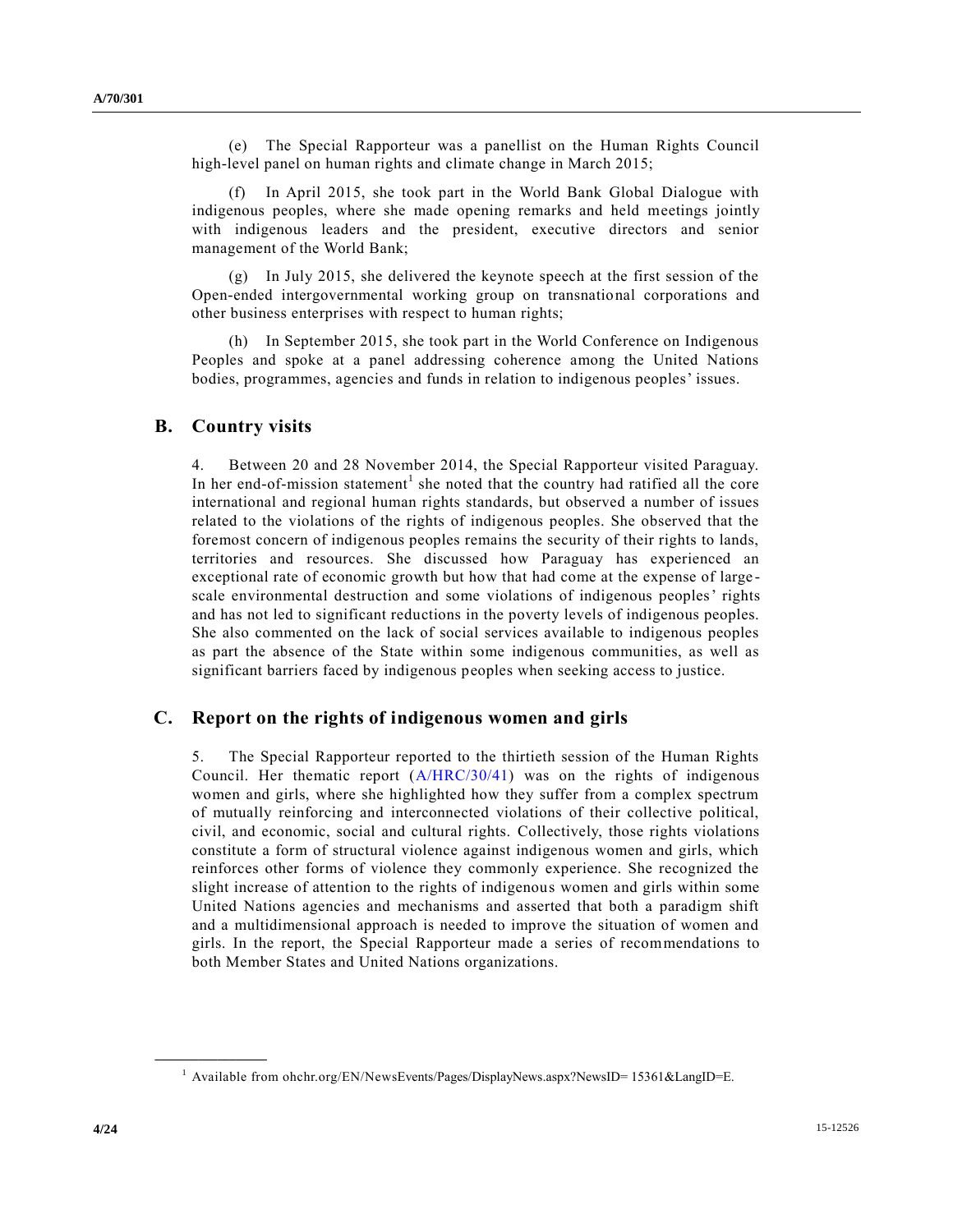# **III. International investment and free trade agreements**

## **A. Background**

6. The increase in foreign investment related to indigenous peoples' lands, waters and the extraction of natural resources such as minerals and metals, oil, gas and timber, among others, continues to be a matter of grave concern to the Special Rapporteur. It has compelled her to look more deeply into international investment regimes and how they interact with the respect or violation of the human rights of indigenous peoples. International investment treaties or agreements are instruments that primarily provide legal protection to foreign investors in relation to their investments in host States. Indeed, trade and financial liberalization have been central to many developing countries' economic development strategies and can create economic opportunities and growth. However, their impact on the human rights of citizens within countries hosting investment projects cannot be assumed to be exclusively or even predominantly positive.

7. The Special Rapporteur has become increasingly concerned about the actual and potential detrimental impacts of international investment and free trade agreements on the rights of indigenous peoples. While the present report aims to provide a general assessment of the key impact that those agreements have on indigenous peoples and the implementation of their rights under the United Nations Declaration on the Rights of Indigenous Peoples, she intends to dedicate ongoing attention to the subject throughout the remainder of her mandate. The following report will broadly frame the Special Rapporteur's concerns in relation to international investment agreements and treaties, and investment protection chapters of multilateral and regional free trade agreements, and set the framework for her ongoing work in the area. In that regard, the Special Rapporteur plans to send questionnaires to Member States and civil society organizations and organize a series of regional consultations to gain further insight into the issue.

8. In the development of the present report and her ongoing work in the area, the Special Rapporteur recognizes the work of other special procedures mandate holders and United Nations mechanisms. The Special Rapporteur has consulted the report of the Independent Expert on the promotion of a democratic and equitable international order to the thirtieth session of the Human Rights Council [\(A/HRC/30/44\)](http://undocs.org/A/HRC/30/44) on the adverse human rights impacts of international investment agreements, bilateral investment treaties and multilateral free trade agreements on the international order. She is also aware of the upcoming report produced by the Independent Expert for the seventieth session of the General Assembly on the human rights implications of State-investor dispute settlement mechanisms.

9. The Special Rapporteur also consulted the report of the Special Rapporteur on the right to food to the Human Rights Council [\(A/HRC/19/59/Add.5\)](http://undocs.org/A/HRC/19/59/Add.5), which provides guiding principles for Member States on ways to ensure that the trade and investment agreements they conclude are consistent with their obligations under international human rights instruments; and the report of the Special Rapporteur on the right of everyone to the enjoyment of the highest attainable standard of physical and mental health to the sixty-ninth session of the General Assembly [\(A/69/299\)](http://undocs.org/A/69/299), which includes analysis of the impact of investment agreements on the right to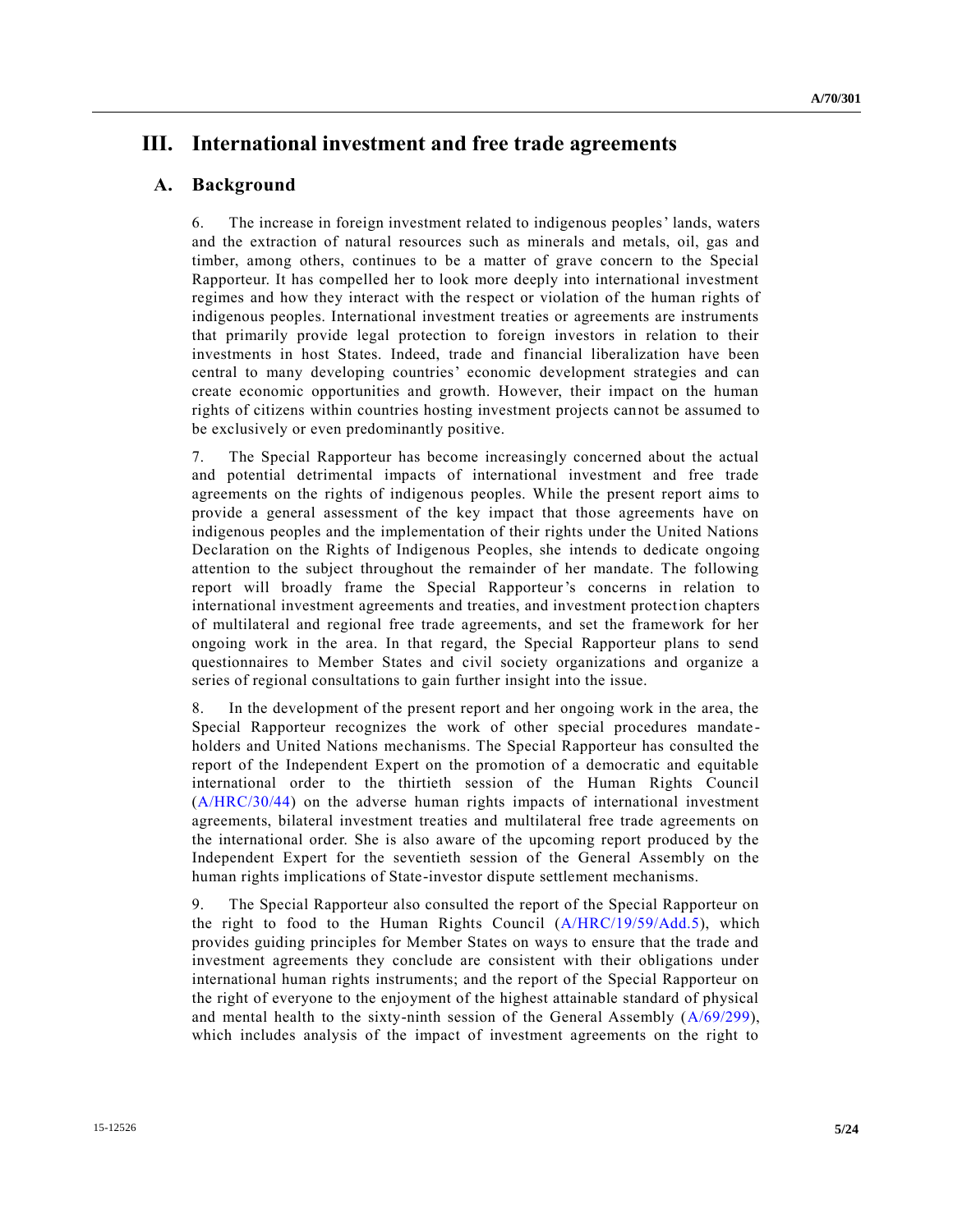health. In addition, in 2015, 10 mandate holders expressed public concern about the impact of investment and free trade agreements on human rights.<sup>2</sup>

## **B. Overview of international investment and free trade agreements**

10. International investment tends to be managed through treaty-based provisions within international law. There are a number of different mechanisms, known collectively as international investment agreements. International investment agreements are designed to protect foreign investors and their interests within States hosting investment projects. The three main types are:

(a) Bilateral investment treaties, which are signed between two States and focus on investment;

(b) Regional investment treaties that are signed between multiple countries within a region and also focus on investment;

(c) Provisions within multilateral and plurilateral trade and investment agreements which contain clauses on both investment and free trade, such as the North American Free Trade Agreement, the General Agreement on Trade in Services and the Energy Charter Treaty.

11. Those legal mechanisms, which constitute a primary source of public international law, first came into force in the late 1960s, before growing exponentially in the 1990s. At the end of 2014, there were 2,923 bilateral investment treaties and 345 other investment agreements in force, making the total number of international investment agreements  $3,268$ <sup>3</sup>. The volume of bilateral investment treaties is decreasing, but the number of international investment agreements overall remains fairly stable owing to recent trends in investment provisions, equivalent to those commonly found within bilateral investment treaties, increasingly being included within broader free trade agreements. For example, the United States of America is concluding negotiations with countries from Asia for the Trans-Pacific Partnership Agreement, which includes investment features commonly found in bilateral investment treaties. The inclusion of investment management provisions within free trade agreements demonstrates the close links and shared neoliberal intellectual foundations of international investment and fre e trade.

12. The majority of investment treaties are negotiated between developing and developed countries. For example, 75 per cent of bilateral investment treaties are estimated to be between developing and developed countries.<sup>4</sup> However, the proportion of South-South investment agreements is growing. Developing countries enter into the agreements to open up their markets to foreign investors because of the expectation of jobs, investment and growth in gross domestic product (GDP).

<sup>&</sup>lt;sup>2</sup> Available from ohchr.org/EN/NewsEvents/Pages/DisplayNews.aspx?NewsID=  $16031\&LangID=E$ .

<sup>&</sup>lt;sup>3</sup> United Nations Conference on Trade and Development (UNCTAD), "IIA issues note: recent trends in IIAs and ISDs" IIA issues notes, No. 1 (February 2015). Available from http://unctad.org/en/ PublicationsLibrary/webdiaepcb2015d1\_en.pdf.

<sup>4</sup> Howard Mann, "International investment agreements, business and human rights: key issues and opportunities", prepared by the International Institute for Sustainable Devel opment for John Ruggie, Special Representative of the Secretary-General on the issue of human rights, transnational corporations and other business enterprises, February 2008.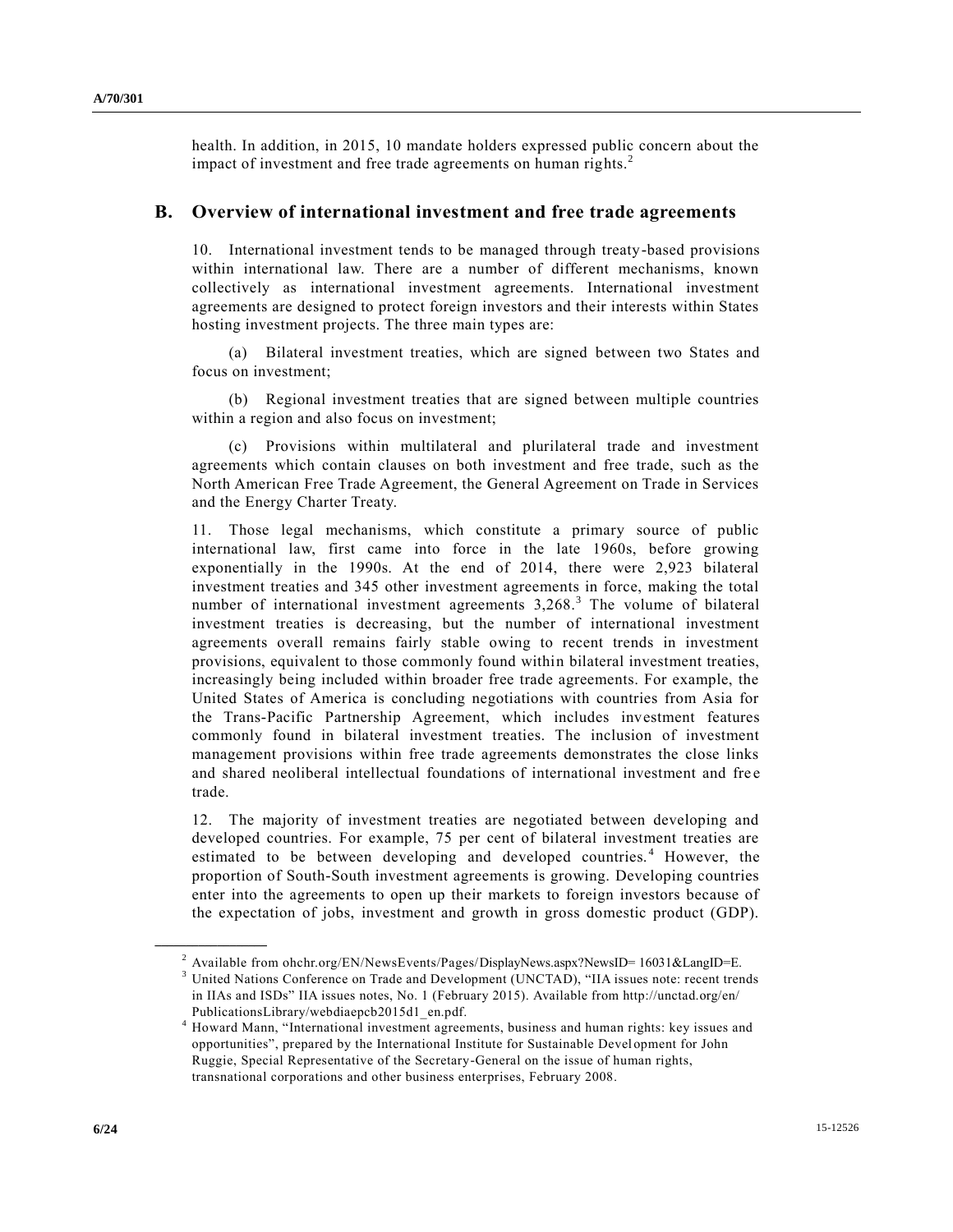Such expectations are linked to dominant development paradigms, which identify foreign direct investment (FDI) and trade liberalization as strong drivers for GDP growth.

13. International investment agreements seek to provide substantive rights to investors that protect against expropriatory, unfair and discriminatory conduct by States hosting investment projects. While there is some variety among the agreements, international investment agreements often take a fairly standard format and many countries have model bilateral investment treaties that they use as a basis for negotiating such agreements. The standard terms within investment and free trade agreements include provisions relating to stabilization, expropriation, fair and equitable treatment and non-discriminatory treatment:

(a) Stabilization provisions are "choice of law" clauses that commonly stipulate which country's laws will govern the parameters of investment projects. The provisions also commonly including language indicating that any future changes in such laws cannot be retroactively applied in a way that disadvantages the investor;

(b) Expropriation clauses seek to limit the impact of Government agencies taking property for public purposes from foreign investment projects. Investor agreements tend to specify that any expropriation undertaken relating to investment projects must be in the public interest, non-discriminatory and compensated for at a market rate;

(c) Fair and equitable treatment clauses are a core part of investment agreements. They are broad provisions that have been interpreted to compel States to act "consistently, transparently, reasonably, without ambiguity, arbitrariness or discrimination, in an even-handed manner, to ensure due process in decision-making and respect investors' legitimate expectations". 5 Fair and equal treatment clauses have, for example, been used to challenge taxation increases and Government attempts to regulate harmful products such as tobacco (see [A/HRC30/44,](http://undocs.org/A/HRC30/44) paras. 25-27);

(d) Non-discriminatory treatment clauses specify that foreign investors from the home country should be guaranteed treatment that is equal to nationals from the host State and other third-party nationals.

14. Alongside the investor-State dispute settlement mechanisms, discussed below, the provisions collectively convey a strong set of rights to investors, which have significant and varied implications for indigenous rights and also affect the related protective capacities of States.

## **C. Investor-State dispute settlements**

15. One significant feature of investment and free trade agreements are provisions which provide for the establishment of investor-State dispute settlement mechanisms. Those allow investors to challenge States for perceived violations of their rights under international investment agreements within binding arbitration mechanisms. There is a range of arbitral forums, each with their own rules,

<sup>5</sup> See *Fair and Equitable Treatment*, UNCTAD Series on Issues in International Investment Agreements II (United Nations publication, Sales No. E.11.II.D.15).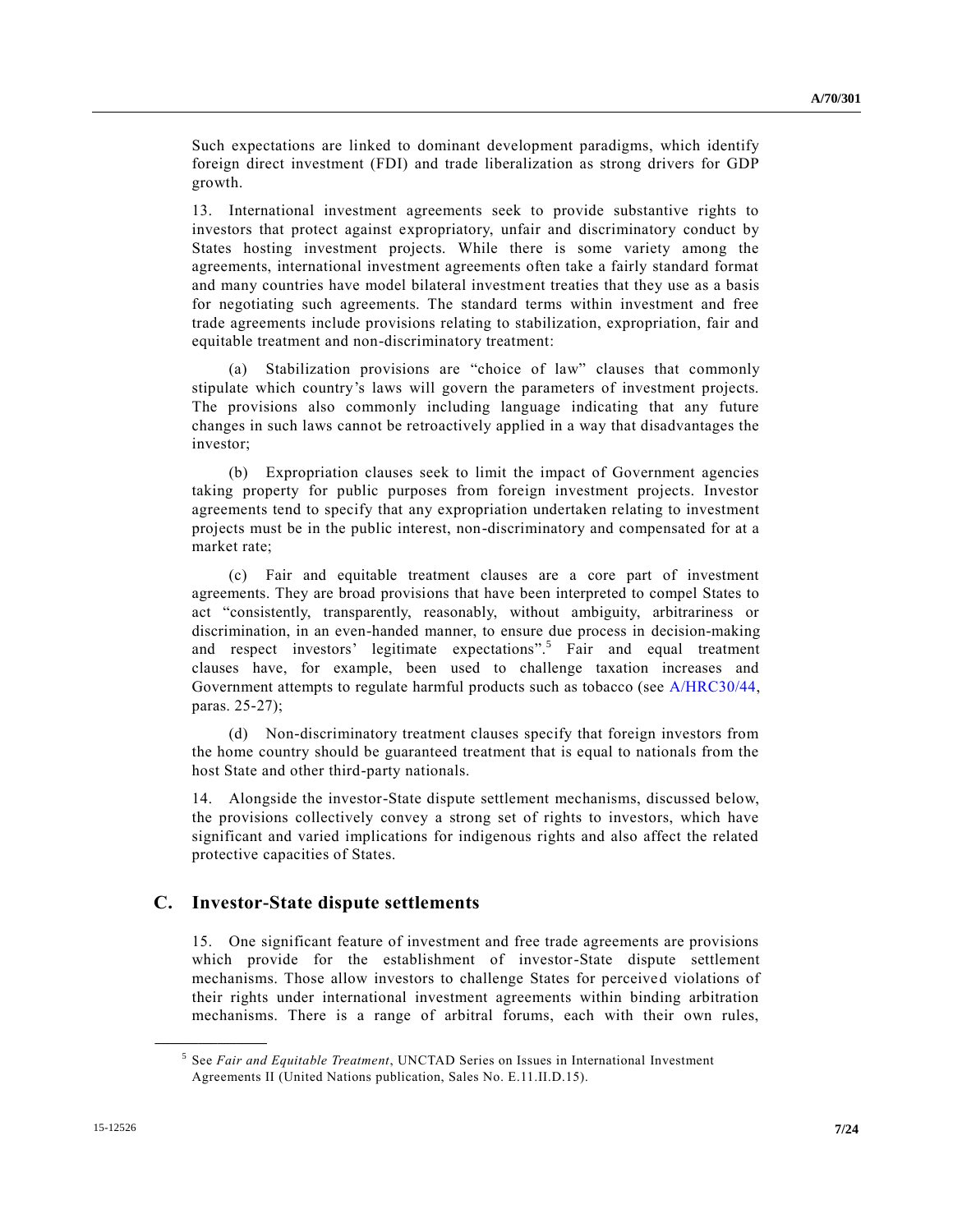available to investors, including the International Centre for Settlement of Investment Disputes, the United Nations Commission on International Trade Law (UNCITRAL), the Stockholm Chamber of Commerce and the International Chamber of Commerce.

16. Investors have direct access to such mechanisms with regard to any dispute that may arise within the context of international investment agreements, and, under provisions in international investment agreements, are not obligated to exhaust domestic remedies beforehand, thereby eliminating any form of judicial review. The non-judicial tribunals can award compensation to investors if the State is judged to have violated clauses in the investment treaty. There are no limitations on the financial awards that can be made. The United Nations Conference on Trade and Development (UNCTAD) reported that in 2014 a State was compelled to pay \$50 billion to a corporation relating to three closely linked cases.<sup>3</sup> Such decisions cannot be appealed and are strictly binding upon States parties. Retroactive compound interest can be charged to States, at commercial rates, from the date of the measure that is being challenged within an investor-State dispute settlement case. It is reported that in one instance, a State party was instructed to pay \$589 million in interest as part of a billion dollar award to a corporation.<sup>6</sup>

17. The majority of investor-State dispute settlement proceedings are bought against developing countries. Some 78 per cent of the known 608 investor-State dispute settlement claims bought against 101 countries have been against less developed countries. However, recent trends have shown that a growing proportion of investor-State dispute settlement cases are being brought against developed countries. In 2014, 40 per cent of new cases were against such States.<sup>3</sup> Cases against developed countries are predominantly brought by investors in other economically advanced countries, such as those in North America and the European Union. <sup>7</sup> As at the end of 2014, the most common States to be challenged in investor-State dispute settlement cases were Argentina, the Bolivarian Republic of Venezuela, the Czech Republic, Egypt, Canada, Mexico, Ecuador, India, Ukraine, Poland and the United States. While there is a mixture of developed and developing countries in that list, tribunal proceedings do not affect them equally. For example, the United States has used its legal and financial resources to fight investor-State dispute settlement cases, and it has never lost and been required to award compensation to an investor.<sup>8</sup>

18. Investors who brought investor-State dispute settlement cases in 2014 were predominantly from developed countries. The most common home States were the United States, the Netherlands, the United Kingdom of Great Britain and Northern Ireland, Germany, France, Canada, Italy, Spain, Switzerland, Turkey, Belgium and Austria. That follows long-term trends that show 80 per cent of claims are brought by investors from highly developed countries within North America and the European Union.<sup>3</sup>

19. The majority of recent investor-State dispute settlement proceedings have been brought under bilateral investment treaties; 30 of the known 42 cases in 2014 were

<sup>6</sup> Public Citizen, "Memorandum". Available from citizen.org/documents/oxy-v-ecuador-memo.pdf. <sup>7</sup> UNCTAD, "IIA issues note: investor-State dispute settlement: an information note on the United States and the European Union", IIA issues notes, No. 2 (June 2014). Available from http://unctad.org/en/PublicationsLibrary/webdiaepcb2014d4\_en.pdf.

<sup>8</sup> Congressional Research Service, "International investment agreements (IIAs): frequently asked questions", 15 May 2015. Available from http://fas.org/sgp/crs/misc/R44015.pdf.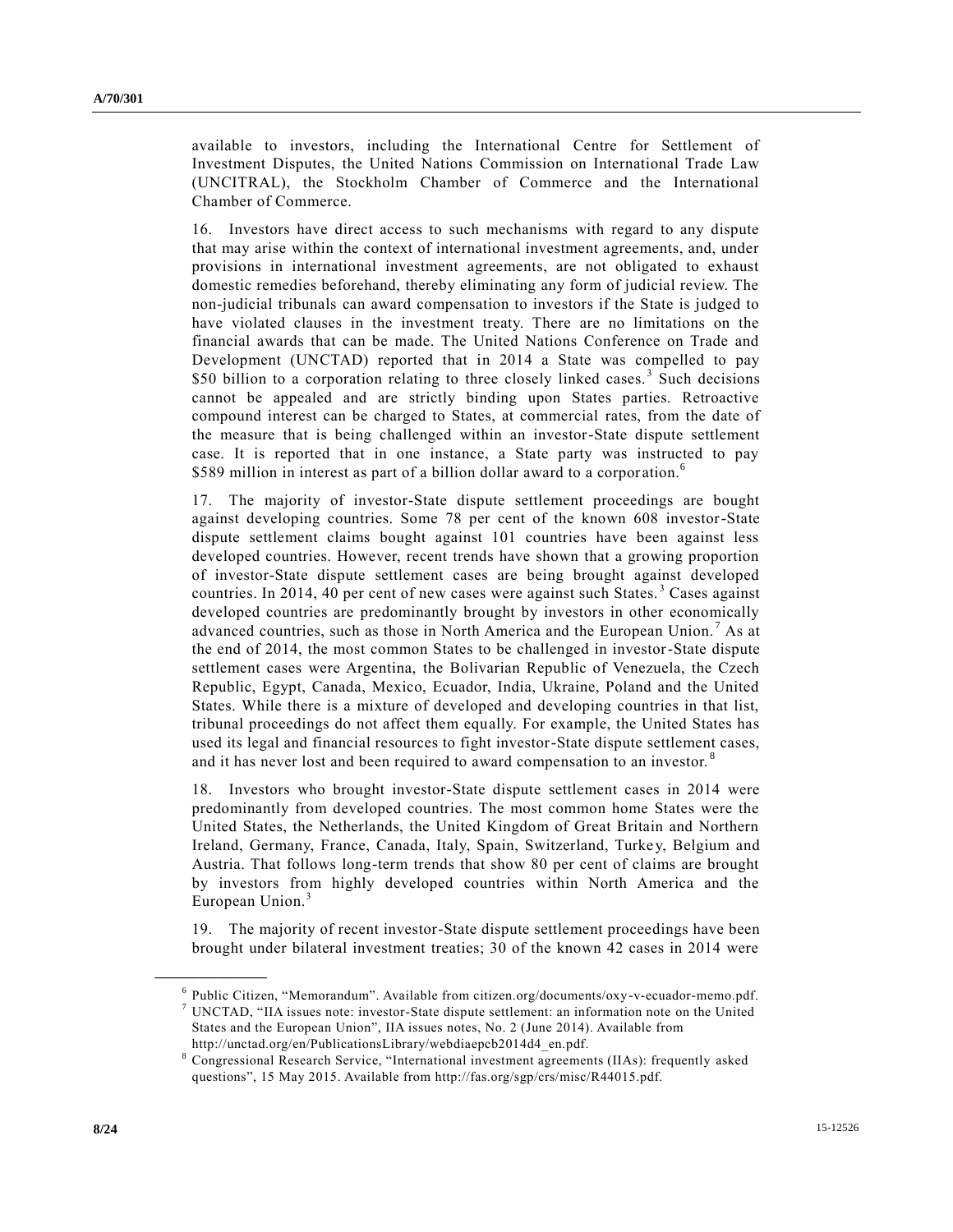brought under such treaties. Overall, however, the majority of investor-State dispute settlement cases have been brought under free trade agreements, with the North American Free Trade Agreement and the Energy Charter Treaty as the most frequently invoked standards.<sup>3</sup> Investors sometimes bring claims under both free trade agreements and bilateral investment treaties in situations where both are in place between the host and home States. In 2014, the most challenged State practices under investor-State dispute settlement proceedings were cancellations or alleged violations of contracts or concessions and revocations or denials of licences or permits. Other practices challenged include legislative reform, discrimination against foreign investors, water tariff regulation, measures relating to taxation and environmental issues.<sup>3</sup>

# **IV. International investment, free trade and the human rights of indigenous peoples**

20. The impact of free trade and international investment agreements on human rights is broadly recognized as including issues such as land rights, environmental degradation, poverty, the State's regulatory and protective capacity, democratic deficit and challenges to the rule of law in relation to the development and enforcement of such agreements and the Government's ability to provide services such as health and water. Those issues have been recognized within the human rights and business agenda. The issue was discussed by the Special Representative of the Secretary-General on the issue of human rights and transnational corporations and other business enterprises, and is included within principle 9 of the Guiding Principles on Business and Human Rights. The principle articulates that "States should maintain adequate domestic policy space to meet their human rights obligations when pursuing business-related policy objectives with other States or business enterprises, for instance through investment treaties or contracts".

21. The following section will look more specifically at both direct and systemic effects of investment and free trade regimes on the human rights of indigenous peoples. The two categories are deeply interrelated and mutually reinforcing, b ut it is valuable to look at them separately as it provides insight into the multilayered ways in which free trade and investment agreements and their enforcement, as described above, affect the human rights of indigenous peoples. Data about the impacts are limited owing to the complex, diffuse and opaque nature of such regimes. Therefore discussion of the issues of concern will summarize both available information and areas for further exploration by the Special Rapporteur during the implementation of her mandate.

## **A. Direct impacts on the rights of indigenous peoples**

#### **Rights to lands, territories and resources**

22. A strong link to lands, territories and natural resources is a characteristic commonly associated with indigenous peoples. As outlined in, inter alia, articles 8, 25, 26, 29 and 32 of the United Nations Declaration on the Rights of Indigenous Peoples, indigenous peoples have the right to the lands, territories and resources that they have traditionally owned, occupied or otherwise used or acquired, as well as the right to own, use, develop and control such resources. Article 1 of the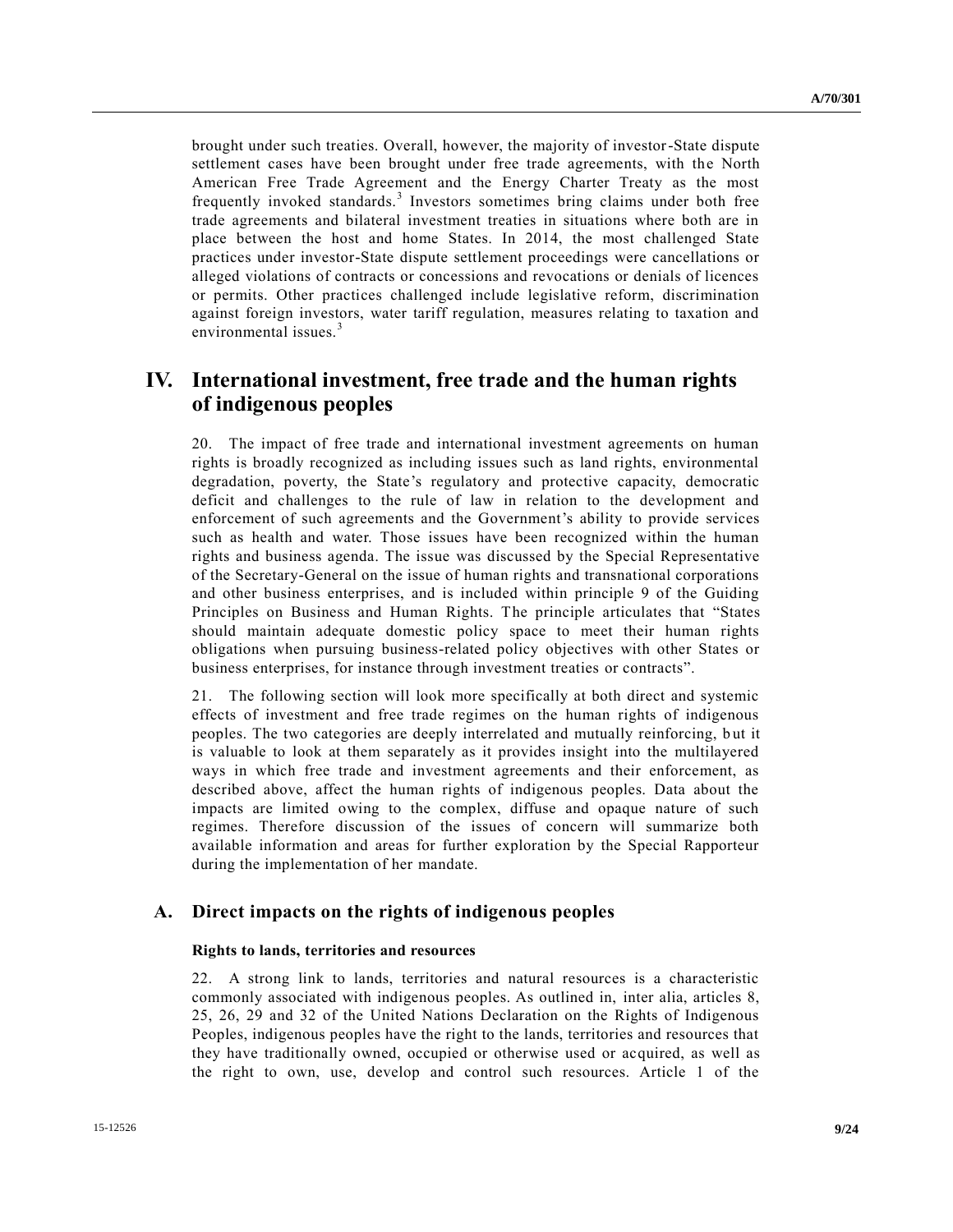International Covenant on Civil and Political Rights, which establishes collective and individual rights to own property, complements the provisions within the Declaration.

23. Both non-discriminatory and expropriation clauses within investment and free trade agreements have significant potential to undermine the protection of indigenous peoples' land rights and the strongly associated cultural rights. Non-discriminatory clauses, as discussed above, entitle foreign investors to equal treatment to that afforded to nationals and other third parties. In practice, it means that if the rights of indigenous peoples are not explicitly included as exceptions to such provisions, then any special protections of their lands, either under customary law or even through specific indigenous land rights legislation, could be rendered obsolete in the context of investments.

24. Expropriation clauses within investment agreements also have the potential to be a significant barrier to indigenous land claims. If, in order to implement the Declaration and other human rights standards, host Governments with international investment agreements in place take positive measures to redistribute customary lands taken by foreign investors back to indigenous peoples, they could be required to provide compensation at commercial market rates. Investor-State dispute settlement tribunals have enforced that need for compensation at a market rate, even when land expropriation was for a legitimate public purpose or to redress an unjust appropriation of indigenous peoples' lands and territories.<sup>9</sup>

25. Moreover, the cost of reclaiming land in order to fulfil the rights of indigenous peoples may also be a barrier. States have historically faced challenges in finding the resources to pay for indigenous land. The application of the expropriation clauses within international investment agreements, without the mitigation of compensation, can only significantly increase those difficulties. Many governments, including local and indigenous governments, may simply not be able to afford the costs of reclaiming indigenous lands, even where they are protected, despite the provisions within the Declaration and other human rights treaties.

26. The complex tensions between the land and resource rights of indigenous peoples and the provisions of international investment agreements are exemplified by a number of cases, as discussed below.

27. In Ecuador, there has been a very long and complex legal dispute over environmental damage to indigenous land. Texaco, which became a subsidiary of Chevron in 2001, was accused of severe pollution of the rainforest and rivers between 1964 and 1992. Subsequently, two groups of indigenous peoples launched class action suits. In 2011, a judge ruled that Texaco/Chevron should pay \$8.6 billion in damages or \$18.6 billion if they failed to publically apologize. Texaco/Chevron has claimed the judgements are based on bribery and fraud and appealed the ruling in a number of Ecuadorian courts. During the ongoing legal processes, the damages increased to \$18 billion. The Supreme Court of Ecuador upheld the judgement in 2012 but halved the increased damages to \$9.51 billion.

<sup>9</sup> Margaret B. Devaney, "Remedies in investor-State arbitration: a public interest perspective", *Investment Treaty News* of the International Institute for Sustainable Development, vol. 3, No. 3 (March 2013). Available from iisd.org/sites/default/files/pdf/2013/iisd\_itn\_march\_2013\_en.pdf.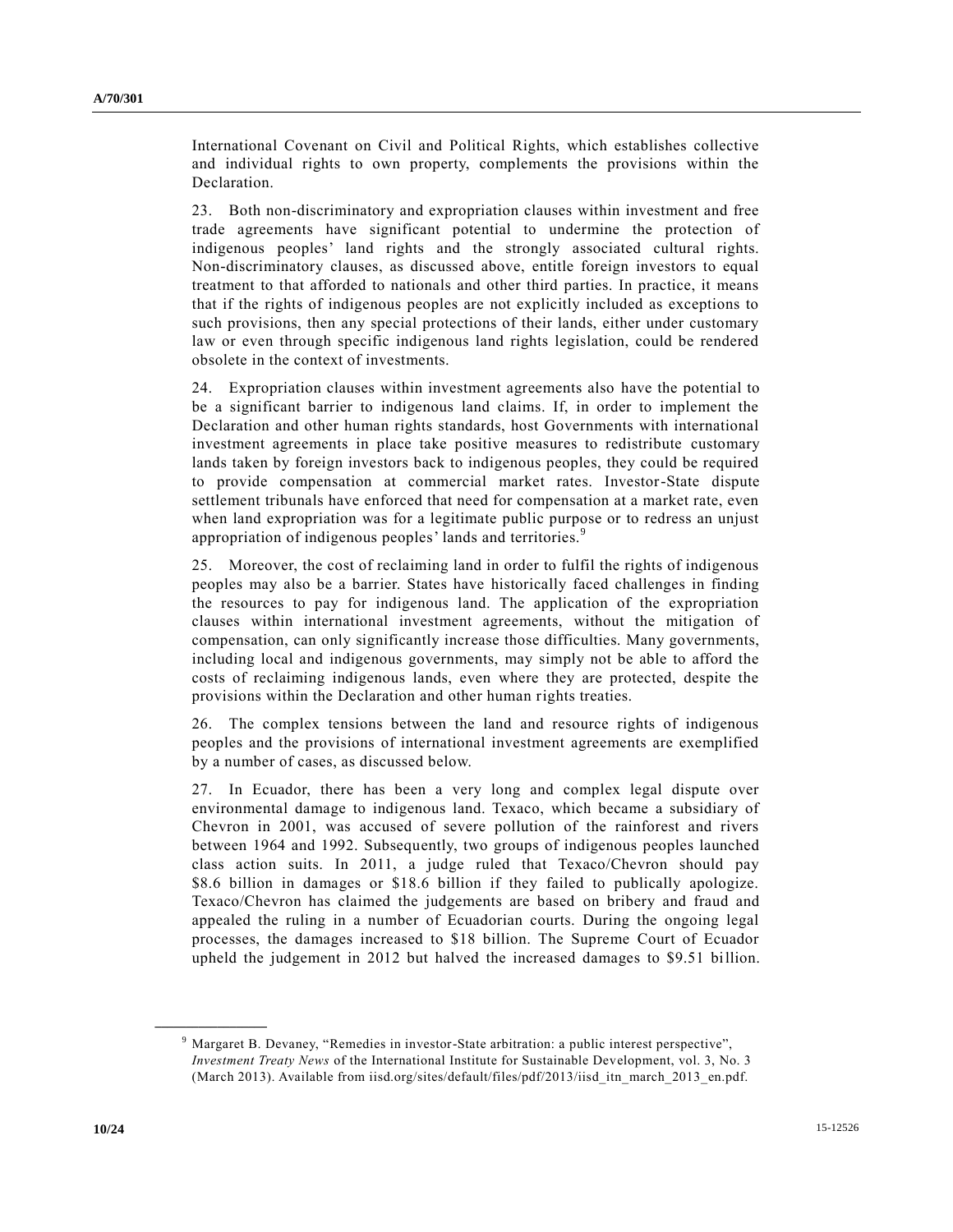Texaco/Chevron has made several attempts to pursue damages under the bilateral agreement between the United States and Ecuador. Arbitration is ongoing.<sup>10</sup>

28. In 2007, the Government of Peru authorized a Canadian mining company, Bear Creek Mining Corporation, to operate the Santa Ana silver mine. Indigenous groups were concerned about the impact on Lake Titicaca and held a series of strikes and blockades. Following that action, and the deaths of six protestors when police fired on mostly indigenous protesters opposing the project, the Government was forced to repeal the mining company's authorization in 2011. At the same time, the Government gave local indigenous communities the power to approve or deny any mining or drilling operations in the area. The investor is now suing the Government of Peru under the investment chapter of the Canada-Peru free trade agreement and appears likely to claim expropriation of its investment. There are indications that the Government may allow the mine to restart to avoid a costly legal battle.<sup>11</sup>

29. Local indigenous peoples in the Plurinational State of Bolivia opposed a mining project in the area of the Mallku Khota because of its impact on sacred lagoons. Following strong social protest and recognition by the Government that the project violated a number of the provisions of the United Nations Declaration on Rights of Indigenous Peoples and the Indigenous and Tribal Peoples Convention (No. 169) of the International Labour Organization (ILO), the Government reversed the investor's concessions. The investor sued under the United Kingdom-Bolivia bilateral investment treaty, alleging a violation of the fair and equal treatment clauses and expropriation, among other provisions. The Government is trying to bring consideration of human rights, including the Declaration, into the investor-State dispute settlement case, including by claiming that the investor violated human rights, including those contained within the Declaration.<sup>12</sup>

30. Given the multitude of mining and petroleum projects, agribusiness investments, special economic zones, tourism developments and infrastructure projects taking place across almost all of the world's continents, often on indigenous lands, whether demarcated or not, conflicts between land rights and inve stment and free trade agreements are likely to become increasingly common. Indigenous peoples are vulnerable to experiencing a disproportionate burden of such conflicts, not only due to the frequency with which their lands are used for investment-related projects but also as a result of the additional loss of the cultural, non-economic benefits that indigenous people often derive from land.

#### **Free, informed and prior consent**

**\_\_\_\_\_\_\_\_\_\_\_\_\_\_\_\_\_\_**

31. The right to free, informed and prior consent is included within the United Nations Declaration on the Rights of Indigenous Peoples and the right to consultation in ILO Convention No. 169. Despite those provisions, only

<sup>&</sup>lt;sup>10</sup> Business & Human Rights Resource Centre, "Texaco/Chevron lawsuits (re Ecuador)". Available from http://business-humanrights.org/en/texacochevron-lawsuits-re-ecuador.

<sup>&</sup>lt;sup>11</sup> International Centre for Settlement of Investment Disputes, "Bear Creek Mining Corporation v. Republic of Peru, ICSID case No. ARB/14/2". Available from italaw.com/cases/2848; Mitra Taj, "Peru hopes to revive Bear Creek mine, avoid legal battle", 15 August 2014. Available from http://in.reuters.com/article/2014/08/15/peru-bear-creek-minng-santaana-idINL2N0QL00Z 20140815.

<sup>&</sup>lt;sup>12</sup> Permanent Court of Arbitration, "South American Silver Limited v. Bolivia, UNCITRAL, PCA case No. 2013-15", 2013-2015. Available from italaw.com/cases/2121.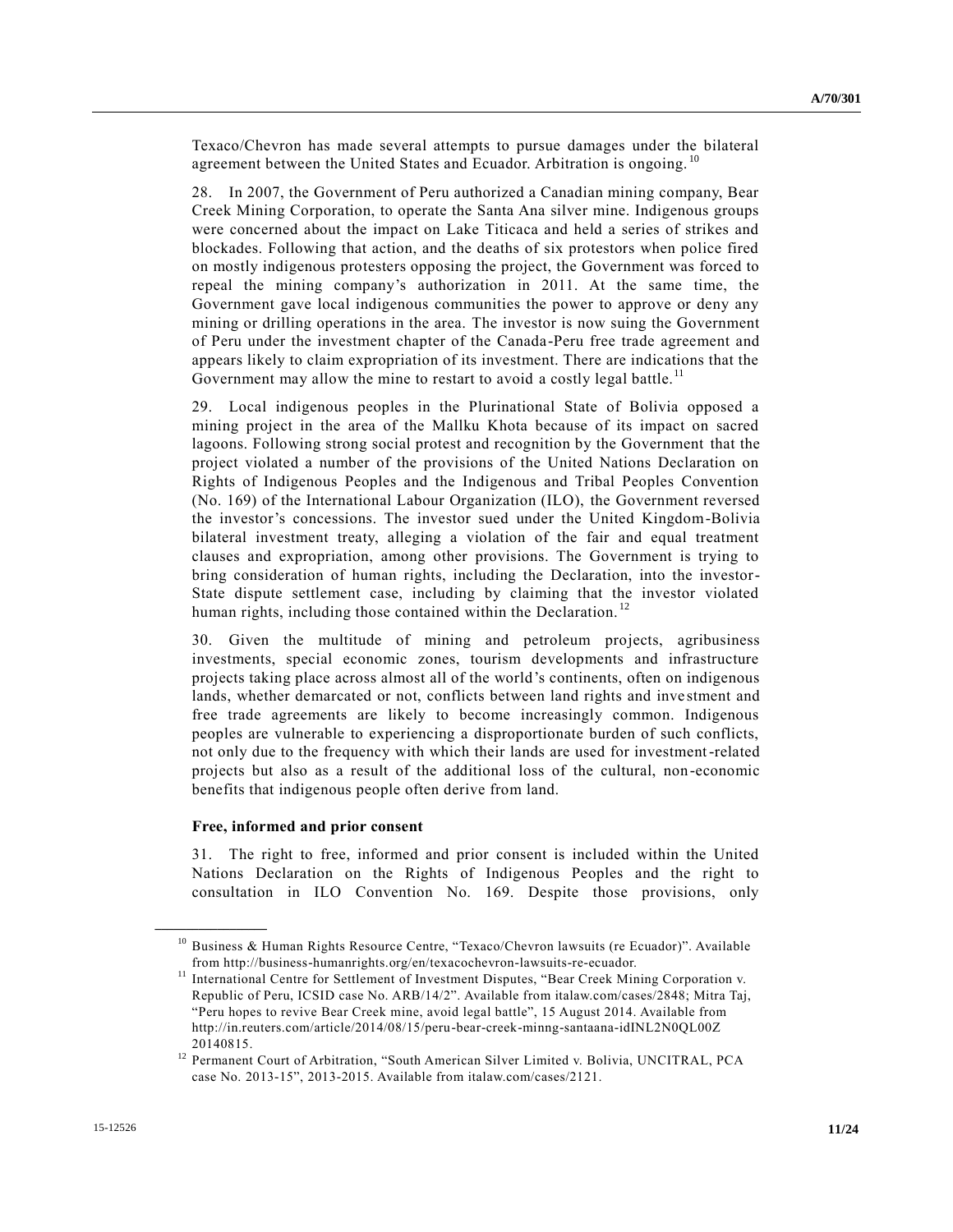representatives from national Governments negotiate, draft and agree on investment agreements, which are often conducted in strict privacy. The Special Rapporteur is not aware of representatives of indigenous peoples and/or officials from recognized indigenous self-governing structures being invited to participate in the formal negotiation and drafting of investment and free trade agreements that will have direct impacts on them. Given that such agreements are formally binding on all levels of government and that many investment projects have significant impact on indigenous peoples, that situation is, in and of itself, a violation of the rights to free, informed and prior consent, participation, consultation and self-determination.

32. The free, prior and informed consent of indigenous peoples has not been obtained in many projects funded by foreign investors within the framework of international investment agreements. Good faith consultations with indigenous peoples should be completed when undertaking all investment projects that directly affect them, as required by articles 19 and 32, paragraph 2, of the United Nations Declaration on the Rights of Indigenous Peoples and article 6, paragraph 2, of ILO Convention No. 169. The application of those articles to investment and free trade agreements provide opportunities to integrate the needs and perspectives of indigenous peoples into the provisions of the agreements, and prevent future abuses of their human rights. When such opportunities are lost, the chances for conflicts, discontinuation of projects and loss of profits increase.

33. The violations are exacerbated by the fact that there is the potential risk for financial liability for damages awarded against the State party to be passed on to indigenous governments. For example, some national Governments, including Canada and Mexico, have sought to reclaim the costs of damages awarded to corporations through withholding funds from local governments. In Mexico, a municipal government refused to give a permit for a toxic waste dump and the state government declared the area a special ecological zone. The Government of Mexico was subsequently sued by a United States investor under the North American Free Trade Agreement and required to pay \$16 million.<sup>13</sup> The Government of Mexico attempted to withhold federal funds from the state-level authorities who had withheld the permit in an effort to force them to accept financial liability for the investor-State dispute settlement award. The state-level authorities challenged that and the Supreme Court of Mexico found that the national Government could not claim the damages back from the state-level authorities. While that case demonstrates that States cannot automatically pass the financial liability of investor-State dispute settlement awards to local authorities, there are other cases in which such agencies have had to pay damages relating to investment and free trade agreements. While the Special Rapporteur is not aware of any States passing on financial liability to autonomous indigenous governments, it is a potential issue of serious concern in relation to the right to free, informed and prior consent.

34. Violations of the right to free, informed and prior consent also have the potential to contribute to further abuses of the rights of indigenous peoples in the context of international investment and free trade agreements. Application of the principle of free, informed and prior consent to investment and free trade agreements provides an opportunity to integrate the needs and perspectives of indigenous peoples into the provisions of such agreements and investments and

<sup>&</sup>lt;sup>13</sup> Public Citizen, "NAFTA chapter 11 investor-State cases: lessons for the Central America Free Trade Agreement", *Public Citizen's Global Trade Watch*, No. E9014 (February 2005).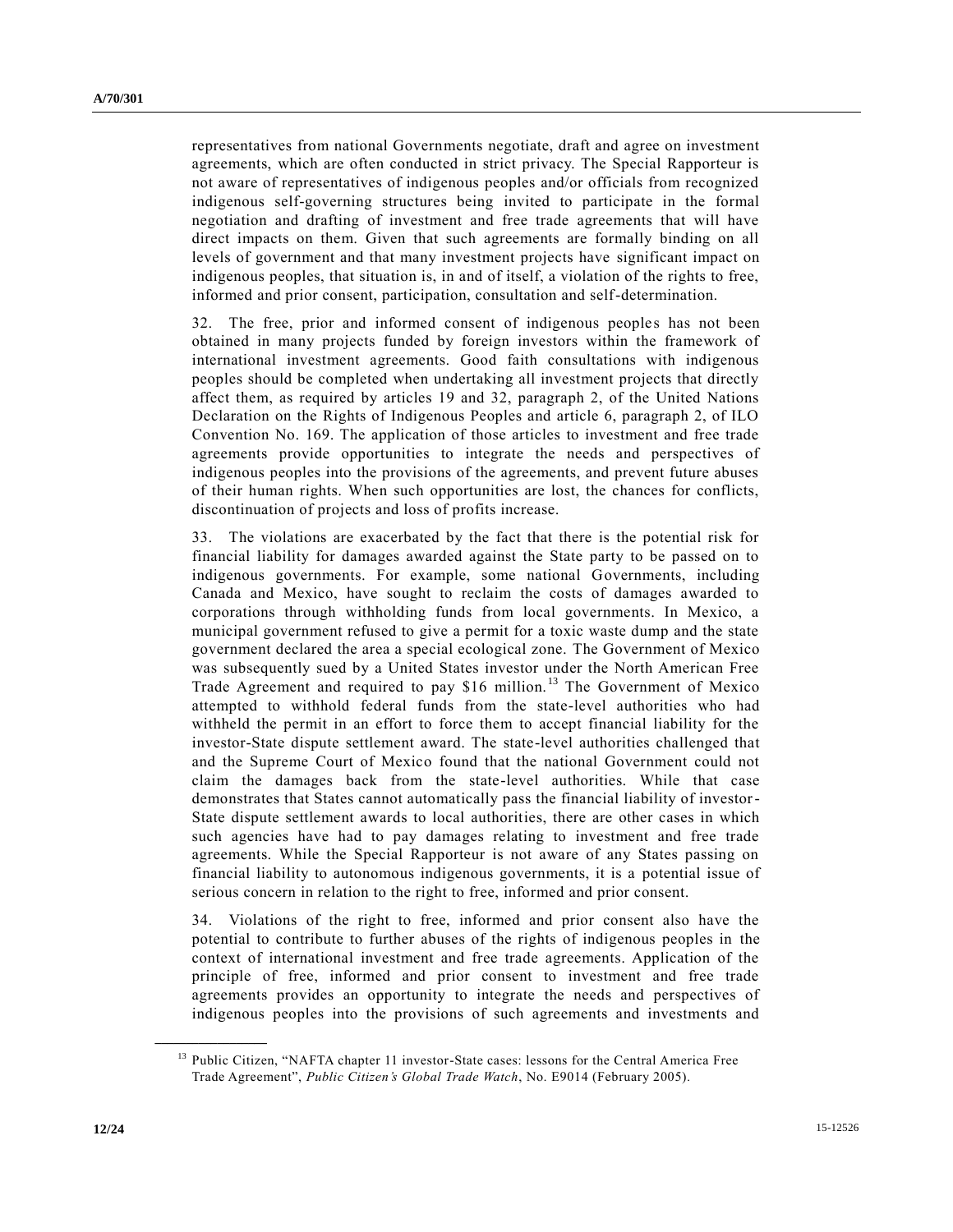prevent future abuses of their human rights. When such opportunities are lost, the potential preventive effect of respecting the right to free, informed and prior consent remains unfulfilled.

#### **Cultural rights**

35. There are a number of ways that the potential effects of investment and free trade agreements could undermine the cultural rights of indigenous peoples. First, the severe implications of investment and free trade agreements on the land and territorial rights of indigenous peoples are compounded by the cultural significance of indigenous lands and territories. As discussed above, links to land and waters are integral to indigenous culture and identity. Therefore, barriers to indigenous land ownership created by international investment agreements and free trade agreements are also an assault on the cultural rights of indigenous peoples. Furthermore, the displacement commonly caused by the loss of land and territory can further undermine the cultural integrity and protections of indigenous communities. Any undermining of indigenous self-governance mechanisms caused by international investment agreements and free trade agreements will also further degrade cultural rights protections.

36. Attempts by indigenous peoples to challenge harmful practices relating to cultural appropriation could also be compromised by the provisions of international investment agreements. One example is a legal challenge brought by indigenous peoples against the Washington Redskins football team regarding the harmful connotations of its name. Since then, six United States federal trademark registrations for the Washington Redskins have been cancelled. The decisions are still subject to appeal, with the sports team claiming large losses following its investment into the trademark. While the legal proceedings are not taking place within investor-State dispute settlement tribunals, that type of trademark cancellation could be challenged under international investment agreements if the trademark belonged to an investor from another country.

#### **Self-determination, poverty and economic and social rights**

37. As discussed above, indigenous peoples are not included in the negotiations and drafting of free trade agreements. However, the provisions of those agreements bind their self-governance arrangements and the use of their lands, territories and resources. For example, the United States model bilateral investment treaty is strictly binding on all levels of government, including political subdivisions and other entities that exercise regulatory, administrative or other governmental authority delegated by the national Government. Not having the ability to contribute to the drafting of powerful legal agreements that affect them is a violation of indigenous peoples' right to self-determination, as provided for in article 3 of the United Nations Declaration on the Rights of Indigenous Peoples, and the right to development. Article 32, paragraph 1, of the Declaration says that "indigenous peoples have the right to determine and develop priorities and strategies for the development or use of their lands or territories".

38. A specific effect of that imbalance in the role of indigenous governments and the denial of the rights to self-determination within the development of international investment agreements could be restrictions on the levying of taxes. A variety of types of taxation, including value added taxes, excise taxes on cigarettes, tax stamps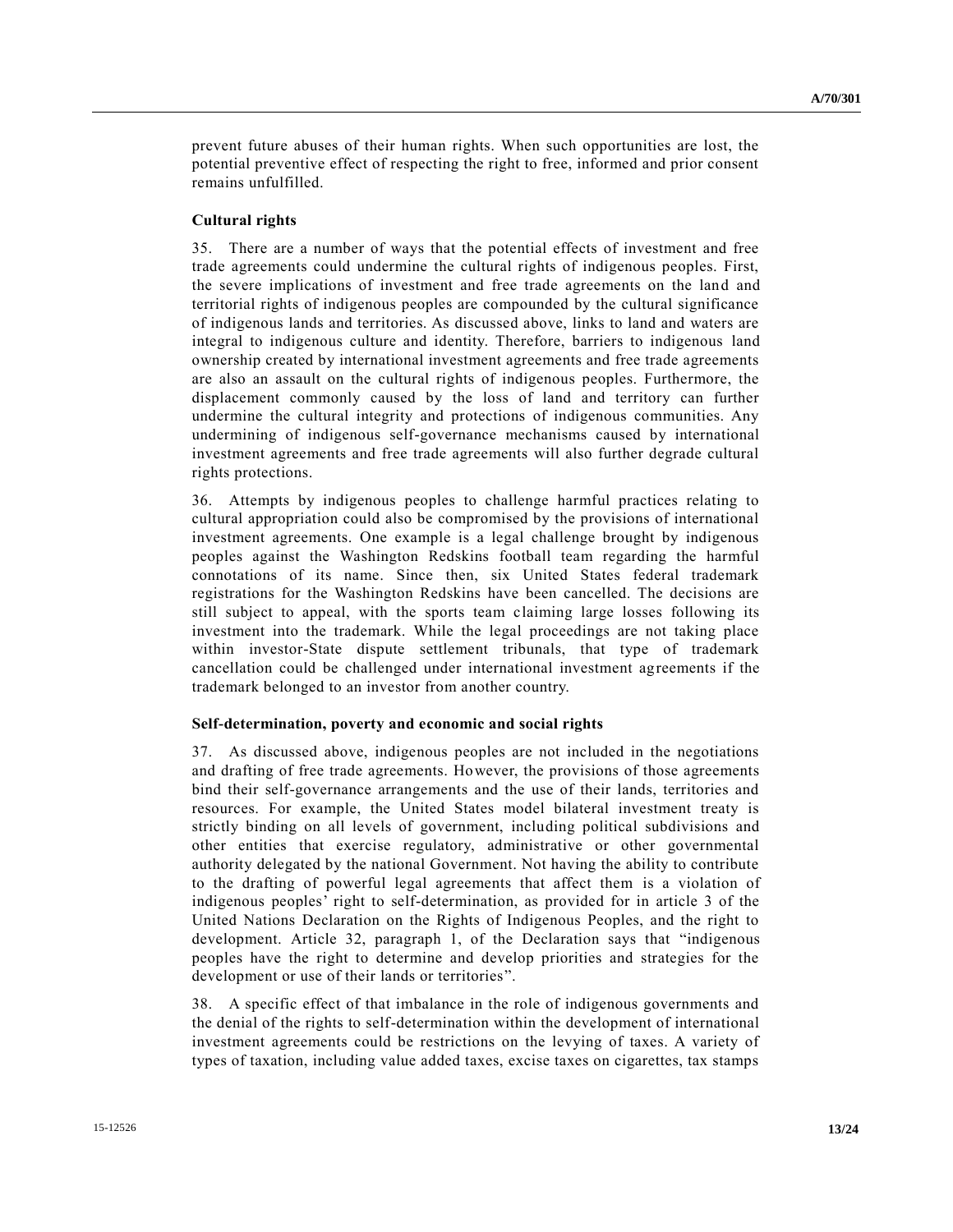on cigarettes, corporate income taxes and natural resources taxes, have been challenged under the fair and equal treatment clauses in international investment agreements. A tax imposed only on non-indigenous people (which can include foreign investors) could violate national treatment provisions, for example the provisions within the United States bilateral investment treaty model.

39. The threats to the right to self-determination and self-governance posed by investment and free trade agreements compound long-standing and systemic violations of the rights of indigenous peoples. The violations have included gross and sustained assaults on the cultural integrity of indigenous peoples; the denigration and non-recognition of customary laws and governance systems; a failure to develop frameworks that allow indigenous peoples to exercise their right to development and self-governance; and practices that strip indigenous peoples of autonomy over their lands and natural resources. It is in that sense that international investment agreements are contributing to the perpetuation of colonial and postcolonial power structures that have caused the systematic racism and discrimination towards, and the marginalization and exploitation of, indigenous peoples.

40. Such unequal power relations between indigenous peoples and corporations and States also contribute to endemic levels of poverty among indigenous peoples. Indigenous peoples account for 5 per cent of the world's population, while representing 15 per cent of those living in poverty. As many as 33 per cent of all people living in extreme rural poverty globally are from indigenous communities. Those figures are particularly alarming given the wealth of natural resources that are located within indigenous territories. That degree of poverty is a viola tion of indigenous peoples' rights to development, as well as of their economic and social rights to an adequate standard of living, housing, food, water, health and education.

41. The violations of indigenous peoples' rights to self-determination and other economic and social rights are strongly linked to indigenous peoples' historical experiences of marginalization, dispossession from and environmental destruction of their ancestral lands and lack of self-determination over development pathways. The impacts of investment and free trade agreements exacerbate all of those factors. In addition, the systemic effects of such agreements, discussed below, also contribute to the causes of poverty and the denial of the right to self-determination among indigenous communities.

42. International investment agreements also have the potential to negatively affect the realization of a number of the economic and social rights of indigenous peoples. The costs borne by States in defending themselves in investor-State dispute settlement cases and in paying awards when defeated can be extremely high. That diverts public resources, which could limit the ability of States to invest in the realization of economic and social rights. International investment agreements can also drive and maintain the practice of privatizing public services and goods, including health care and water. For example, expropriation and fair and equal treatment clauses could make it prohibitively expensive for Governments to revoke private contracts for the provision of public health services. Given the private sector's poor track record of catering to the needs of the most marginalized and vulnerable, demonstrated, for example, by the privatization of water, the impact on the economic and social rights of indigenous peoples is significant.

43. In addition, as discussed in the upcoming report of the Independent Expert on the promotion of a democratic and equitable international order, investor-State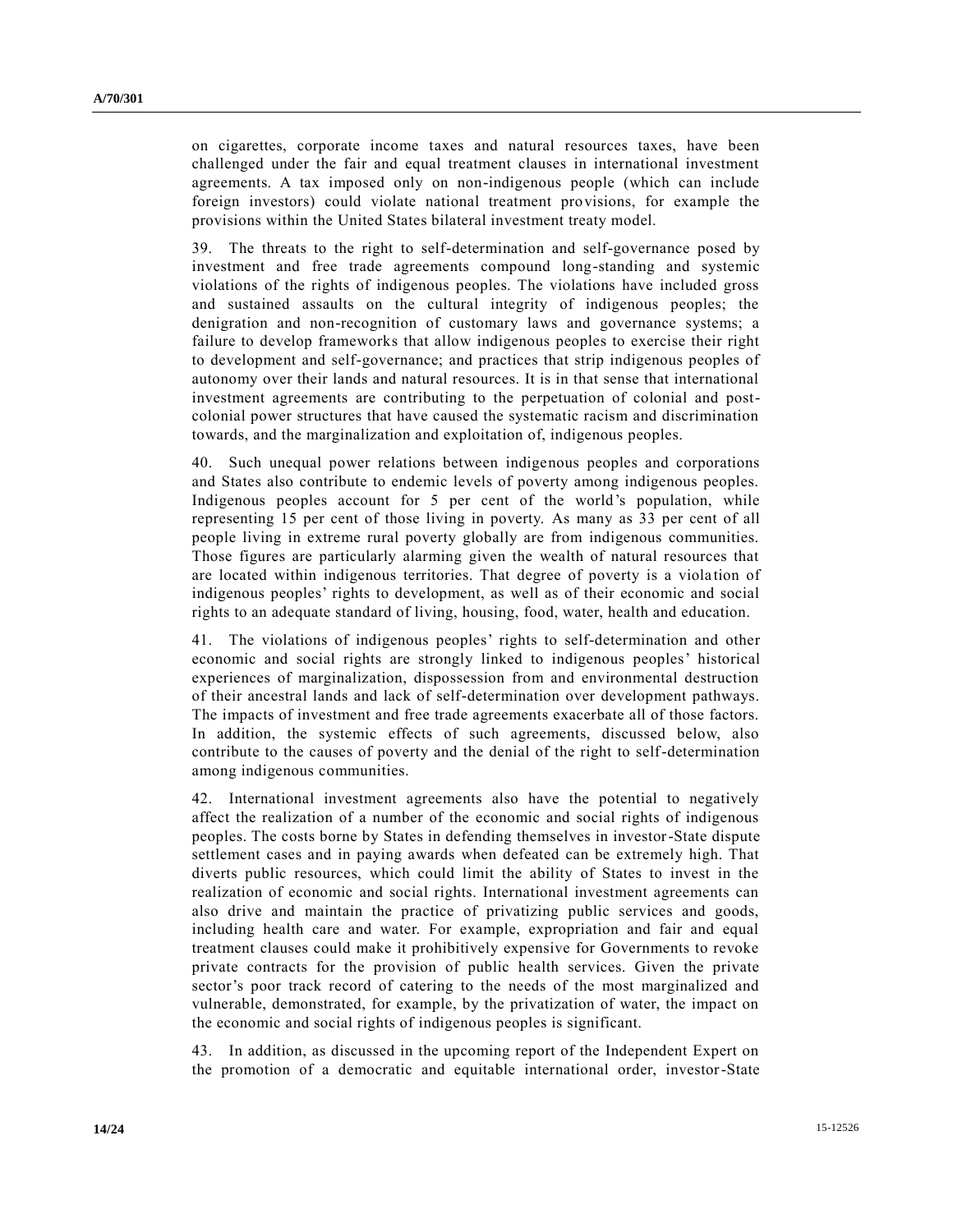dispute settlement tribunals have been used to challenge measures to improve public health. As cited in the Independent Expert's report, in the Philip Morris (Switzerland) v. Uruguay (2010) case, the multinational tobacco company sued Uruguay under the Switzerland-Uruguay bilateral investment treaty claiming that the Uruguayan anti-smoking legislation devalued its investments. The same company also filed a claim against Australia for its efforts to curb tobacco. Public health issues, such as smoking, are currently increasing in indigenous communities, and the prevalence of such problems can be higher than in non-indigenous populations. Therefore, such investor-State dispute settlement claims have the potential to disproportionally affect indigenous peoples.

### **B. Systemic effects of investment and free trade regimes**

44. International investment and free trade have a number of direct impacts on the human rights of indigenous peoples, as discussed above. While that is highly alarming in itself, it is also important to consider the systemic implications of the collective impact of such agreements and practices at the national and international levels. As some of the most historically marginalized groups within the international system, those systemic impacts strongly affect the human rights of indigenous peoples, who are already often highly vulnerable and bear a disproportionate burden of the overall effects of investment and free trade regimes.

#### **Asymmetry between the State and private actors**

45. International investment and free trade agreements confer upon foreign investors and transnational corporations very strong rights and enforcement mechanisms. However, the rules governing the responsibilities of private actors are often contained in so-called "soft" international law. The standards, which include a number of voluntary or non-binding standards or recommendations, fall short of legally binding instruments that allow for achieving balance in the rights and responsibilities of those actors. While investors are therefore able to access a strong and arguably disproportionate form of remedy, States and/or indigenous peoples are often unable to effectively legally challenge corporate practices that severely undermine the realization of human rights. That contributes to a dangerous accumulation of power among international corporate actors, which impedes States' abilities to act as an effective regulator and protector of human and indigenous peoples rights.

#### **Constriction of the policy and legislative space of States**

46. Provisions within international investment and free trade agreements can constrict the policy and legislative space in which Governments operate. That has been referred to in literature about international investment agreements as a "chilling effect" whereby the State becomes constrained in its ability to rule in the public interest owing to a wish to avoid sometimes billion-dollar arbitration and settlement costs. As described by the Special Rapporteur on the right of everyone to the enjoyment of the highest attainable standards of physical and mental health, "international investment agreements and investor-State dispute settlement systems benefit transnational corporations at the cost of States' sovereign functions of legislation and adjudication" (see [A/69/299,](http://undocs.org/A/69/299) para. 4).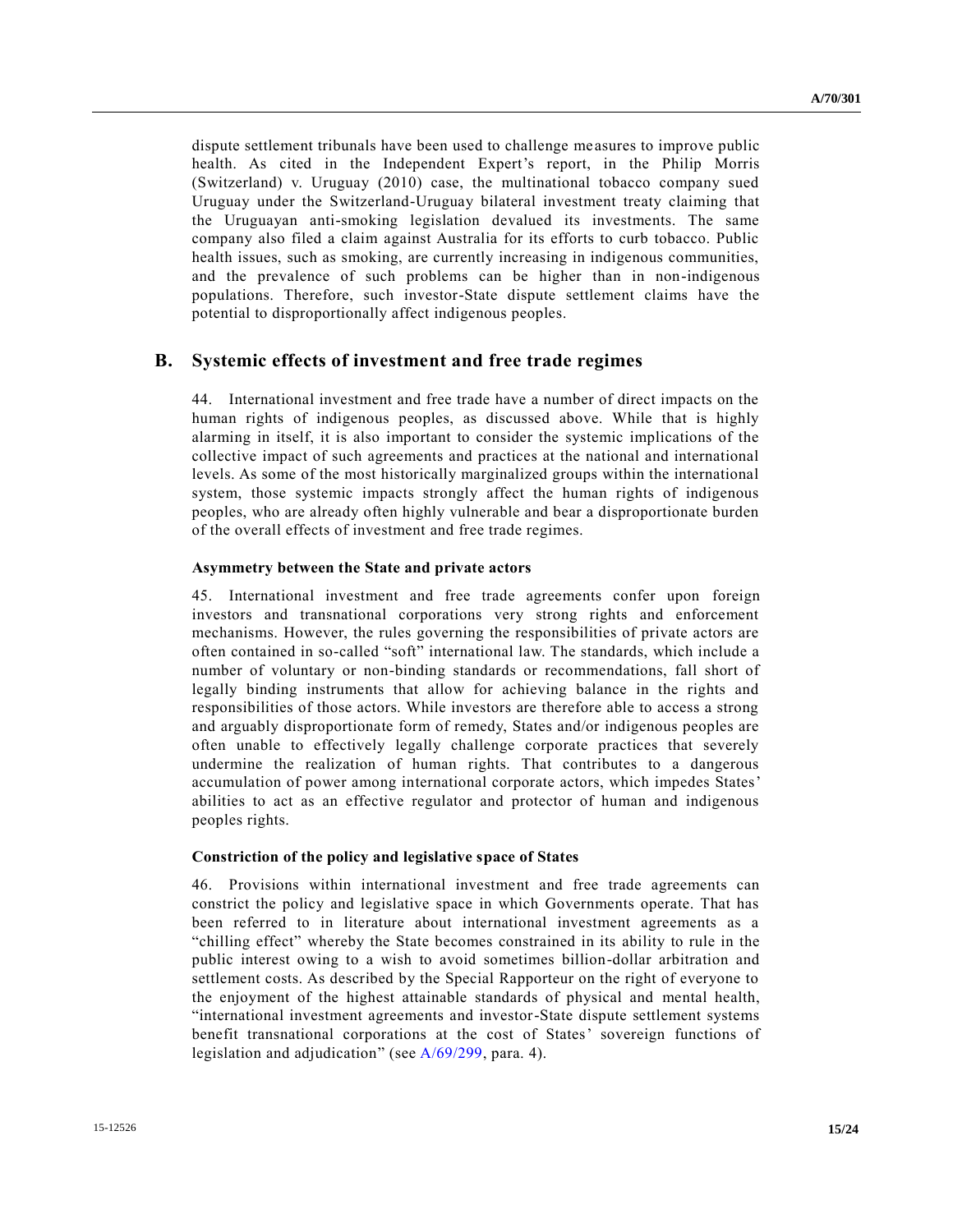47. Fair and equal treatment and stabilization clauses have particular potential to constrain the capacity of Governments. For example, the fair and equal treatment requirements in the United States model bilateral investment treaty ha ve been interpreted by some investment tribunals as paralyzing new laws and regulations. Arbitration judgements have upheld that new laws or regulations cannot be enforced if they are adverse to the foreign investor. Fair and equal treatment clauses have a lso been a very successful way for investors to sue Governments in disputes under trade and/or investment treaties. A high proportion of cases won by investors have invoked fair and equal treatment clauses. Some sources estimate that 81 per cent of cases won by investors cite fair and equal treatment violations.<sup>14</sup>

48. Concerns about that constriction of the policy and legislative space of Governments have a further direct impact on indigenous communities. The "chilling effect" of investment and free trade agreements could reduce the often already-low political will of States to take actions to fully implement the rights of indigenous peoples. For example, in 2010 in Guatemala, the Government suspended operations at the Marlin mine following protests from indigenous peoples and recommendations by the Inter-American Commission on Human Rights and ILO. However, press reports suggest that Government documents obtained through the freedom of information policy of Guatemala revealed that the State 's fears that closing the mine down permanently could give rise to an investor-State dispute settlement case under its United States free trade agreement investment chapter played a role in allowing the mine to stay open.<sup>15</sup>

49. Concerns about the "chilling effect" have been expressed in the context of the new Trans-Pacific Partnership agreement between the United States, Canada and several Asia-Pacific countries. The Waitangi Tribunal is a body that was set up in 1975 in New Zealand to investigate grievances of the Maori against the Government of New Zealand. The tribunal established an urgent inquiry into the Government's actions in relation to negotiating the Trans-Pacific Partnership. A law professor asked to give evidence on the inquiry noted that the imposition of new conditions could have a negative impact on initiatives to protect indigenous rights. Potential scenarios she cited as breaching fair and equal treatment clauses in the Partnership could even include efforts to gain the prior consent of a local tribe before drilling, and the decision of a local board to refuse to issue a land-use licence after hearing evidence of Maori concerns.<sup>16</sup>

#### **Loss of public funds**

**\_\_\_\_\_\_\_\_\_\_\_\_\_\_\_\_\_\_**

50. The "chilling effect" could be exacerbated by the practical impact of the loss of public funds during investor-State dispute settlement hearings and the costs of Governments defending themselves within tribunals. As described above, some tribunal awards can be valued at billions of dollars, and there are inevitable legal costs associated with fighting investor-State dispute settlement claims. Awards are binding and ultimately have to be paid with funds from taxpayers. The loss of public

<sup>&</sup>lt;sup>14</sup> Public Citizen, "Memorandum", 5 September 2012. Available from citizen.org/documents/MST-Memo.pdf.

<sup>&</sup>lt;sup>15</sup> Claire Provost and Matt Kennard, "The obscure legal system that lets corporations sue countries", *The Guardian*, 10 June 2015.

<sup>&</sup>lt;sup>16</sup> New Zealand Ministry of Justice, "Affidavit of Professor Elizabeth Jane Kelsey", June 2015. Available from https://forms.justice.govt.nz/search/Documents/WT/wt\_DOC\_92914254/ Wai%202522%2C%20A0001.pdf.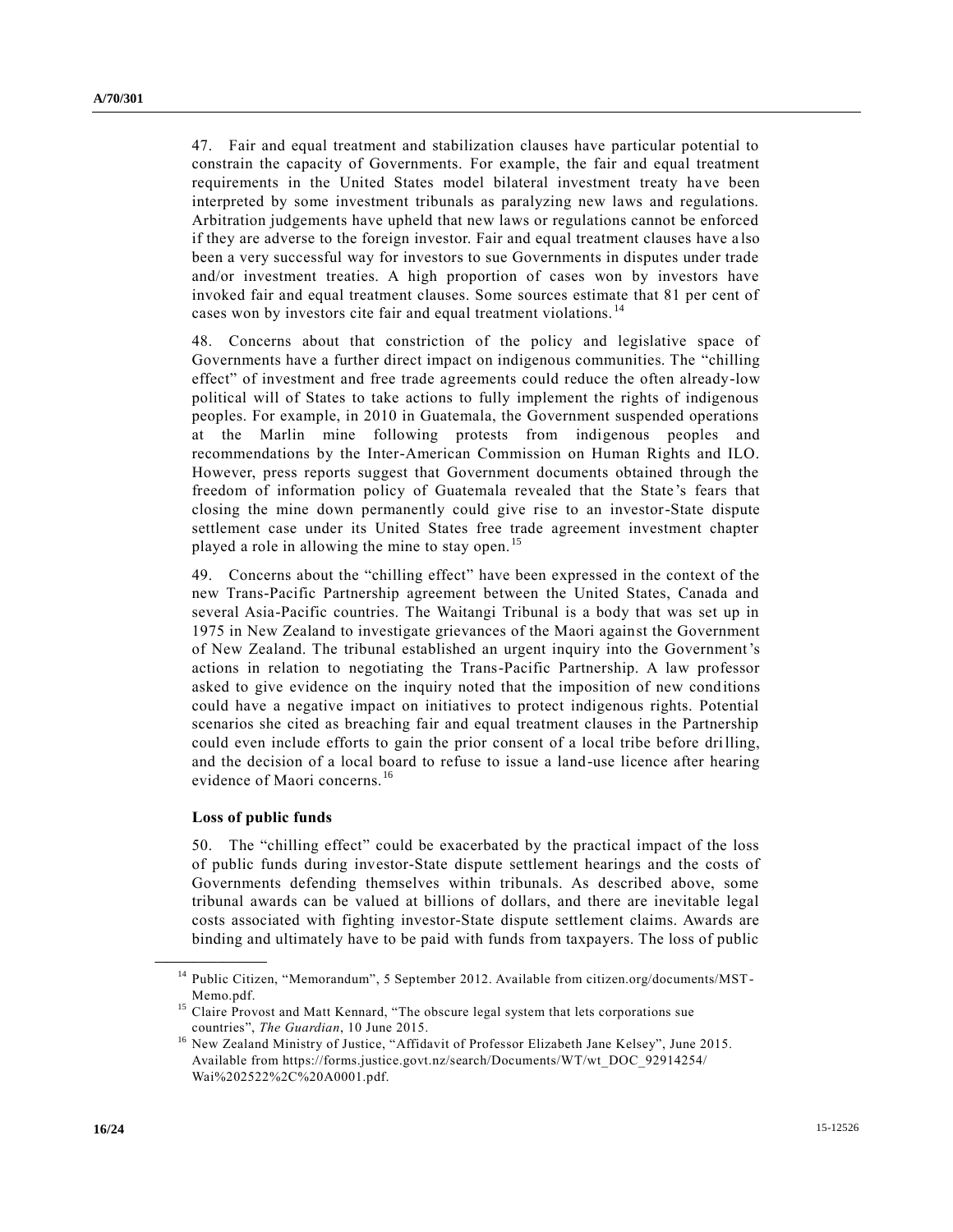funds to private actors on a large scale diminishes the amount of public funding available to broadly promote the public good, and human and indigenous rights more specifically.

51. The injustice of that is accentuated by the fact, discussed above, that historically the majority of countries who have been sued under investor-State dispute settlements are developing countries. As many indigenous peoples live in developing countries and are among the most marginalized within those States, they are highly vulnerable to the effects of the loss of public funds. That vulnerability is compounded by the specific risk, discussed above, of autonomous indigenous governments losing funding in the context of national Governments trying to recoup resources lost in investor-State dispute settlement hearings through withholding funding to local authorities, which can include tribal governments or other indigenous governing bodies.

#### **Democratic deficit and weakened rule of law**

52. The processes governing international investment and free trade agreements can be at odds with a human rights approach in many ways.

53. There is a lack of transparency, social dialogue and legislative oversight during the negotiation and drafting process of international investment agreements. Indigenous peoples and formal representatives are not commonly, if ever, included in negotiation and drafting processes despite the fact that the resulting agreements are legally binding upon their jurisdictions.

54. Judicial oversight in relation to international investment agreements is also extremely lacking, thereby undermining the rule of law. As discussed above, investors have direct access to investor-State dispute settlement mechanisms and do not have to exhaust national remedies first; therefore, judicial review of international investment agreements is completely circumvented. The absence of any judicial oversight raises many procedural concerns relating to how investor-State dispute settlements are implemented, including the lack of an appeals process, the diffuse nature of proceedings owing to the lack of any form of coordination and oversight body, the opacity of proceedings and the lack of comprehensive and publically available information about all rulings. In addition, there are serious concerns about bias and conflict of interest among legal professionals involved in cases. As stated by the Special Rapporteur on the right of everyone to the enjoyment of the highest attainable standard of physical and mental health, "the dispute settlement is controlled by a small clique of arbitrators and lawyers, and the same person may be counsel, arbitrator and adviser to an investor or State at different times. Many arbitrators share close links with business communities and may be inclined towards protecting investors' profits" (see [A/69/299,](http://undocs.org/A/69/299) para. 62).

55. Given the public interest and human rights concerns involved in international investment agreements and their enforcement, as well as the huge sums of public money sometimes at stake, the lack of legislative oversight and judicial review is indefensible. Practices that systematically undermine democratic principles and the rule of law progressively limit the ability of States and local authorities to protect human and indigenous rights.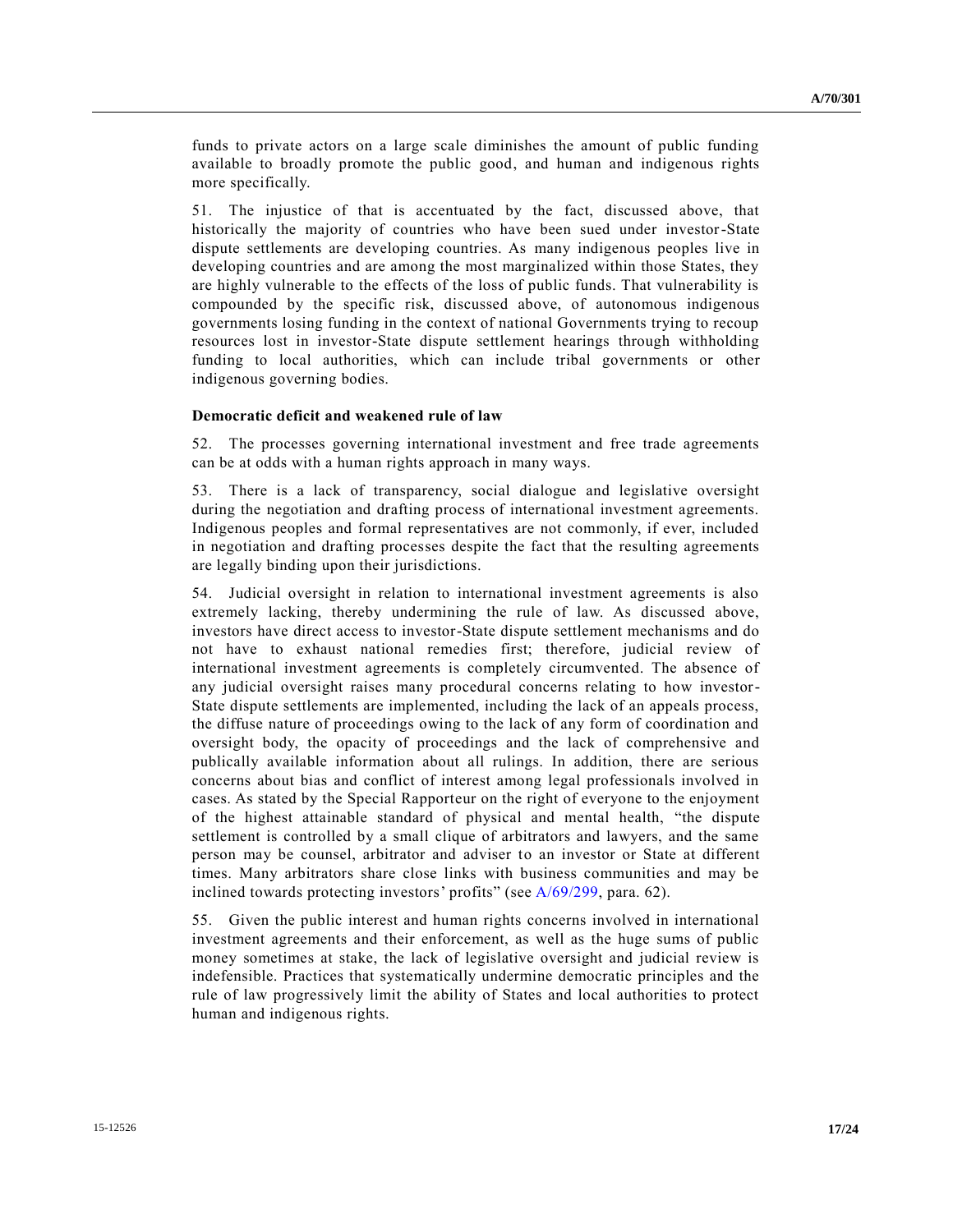#### **Perpetuation of international power imbalances**

56. Investment and free trade regimes can increase inequality between different countries, as imbalances inherent within international power structures can influence the negotiation and enforcement of such mechanisms. As discussed above, international trade and investment regimes more acutely affect developing countries. The majority of international investment agreements are between developing and developed countries; most investor-State dispute settlement cases have been brought against less developed countries, while investors are commonly from developed States.

57. The international investment regime for the protection of the rights of foreign investors has led to many disputes between investors and host States. The decisions and the strong enforcement mechanisms of such regimes can have dire consequences for the realization of human rights generally and indigenous peoples' rights in particular.

58. Questions have also been raised about whether international power structures have influenced the outcome of investor-State dispute settlement tribunals given that developed countries seem to be better able to insulate themselves from their negative impacts. For example, the United States has never lost an investor-State dispute settlement case. It is unclear if that is because developed countries are more able to access resources to defend themselves against cases or if there is a systemic bias favouring the most economically and geopolitically powerful countries.

59. By perpetuating the international power imbalances in the international system, free trade and investment regimes compound the related inequality in the resources available to countries. That lack of resources consequently negatively affects the capacities of less developed countries to protect the most vulnerable, including indigenous peoples.

#### **Exclusive national economic growth**

60. International investment and free trade can promote economic growth at the national level through the promotion of FDI and, it is hoped, by raising GDP. However, such economic growth is not often the type that facilitates poverty reduction amongst the most vulnerable citizens, including indigenous peoples. Rather, experience has shown that growth driven solely by trade liberalization, FDI, Government austerity and weak regulation exacerbates inequality and often comes at the cost of large-scale environmental destruction. Those negative secondary effects often undermine a broad range of indigenous peoples' rights, such as land rights, the right to self-determination over development pathways and the rights to health, food and an adequate standard of housing.

# **V. Key challenges and promising practices**

## **A. Challenges**

61. There are a number of closely related and mutually reinforcing challenges to achieving effective reform of international investment and free trade agreements and related improvements in the promotion and protection of indigenous peoples' human rights. Those challenges are discussed in the section below.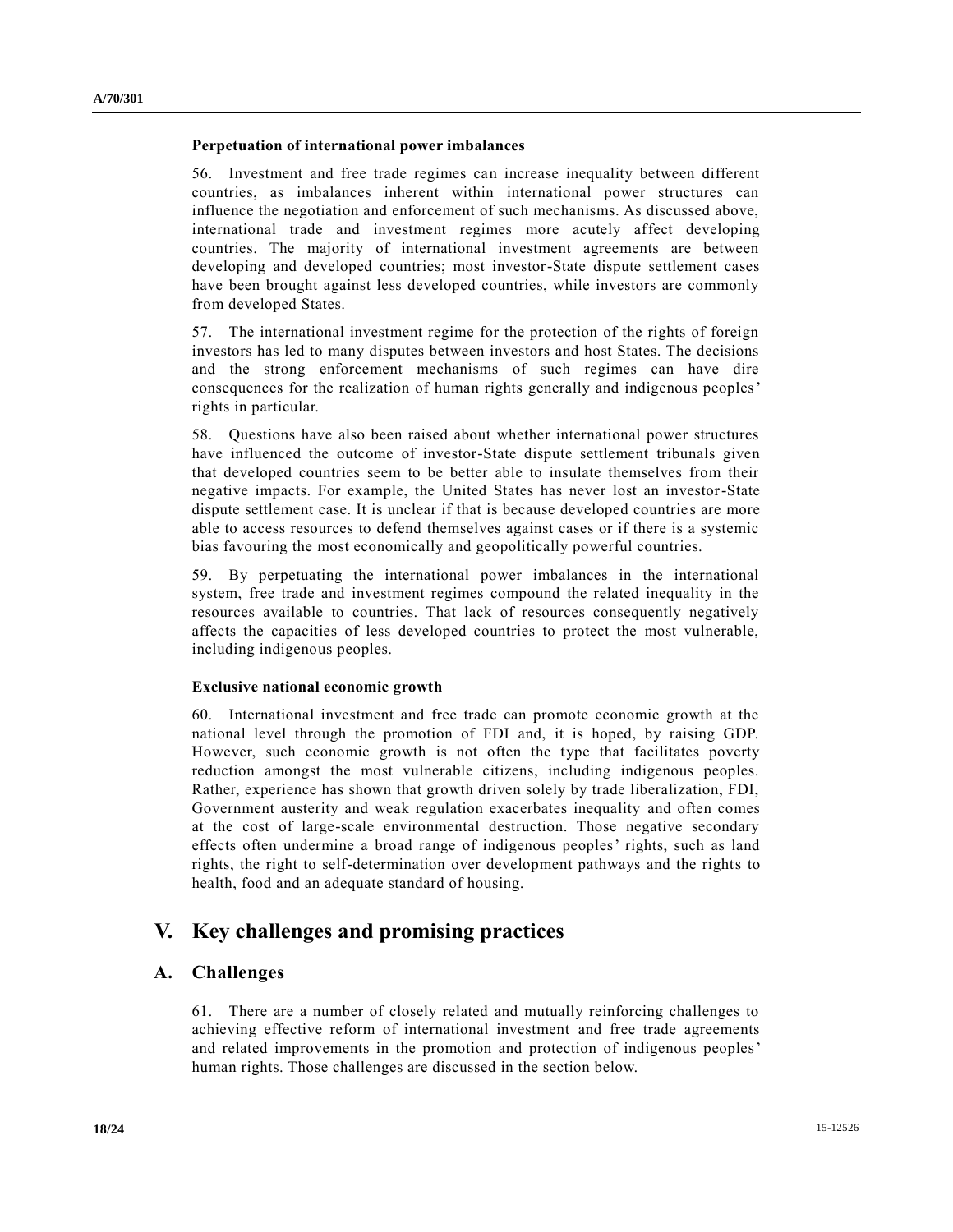### **Dominance of neoliberalism and focus on extractive activities**

62. The liberalization of international trade, the opening of markets to foreign investors and the development of international legal mechanisms have been strongly driven by neoliberal economic theory. Neoliberalism is an economic paradigm that champions the power of market forces and argues that, if left unregulated, markets will deliver global development. Neoliberalism grew in dominance in the latter part of the twentieth century and infiltrated many elements of development policy. Neoliberalism contains many tenets relating to international investment and free trade, including support for trade liberalization, the privatization of public services, a limited regulatory role for States and a link between increased FDI and growth in GDP.

63. Such tenets are consistent with, and therefore legitimize, the provisions of international investment and free trade agreements. Indeed, many leading international financial institutions endorse neoliberalism as a coherent economic theory that, if adhered to, will bring development to all. Yet that unquestioning discourse has obscured the vested interests and important human and indigenous rights implications of international investment and free trade regimes. It has contributed to a model of development that is measured by overall growth figures and gives little weight to whether that leads to a reduction in inequality or alleviates poverty, including among indigenous peoples. Moreover, the widespread and unquestioning endorsement of that economic theory, and its legitimization of free trade and investment agreements, can act as a barrier to cultivating the political will necessary for reform.

64. In parallel to neoliberalism, the development path many Governments have taken and continue to focus on is extractive activity. Extractive activity refers to economic activities focused on removing large quantities of natural resources to be used mainly for export. The natural resources being extracted include minerals, metals, oil and/or gas, water and products from forestry, farming and fishing. Many of the foreign investment projects that directly affect indigenous peoples include extractive activities. The competition between host States to attract foreign investment often leads to a race to the bottom in terms of social and environmental protection.

#### **Lack of coherence within international law**

65. International investment and free trade law regimes have been developed as a separate strand of international law from human and indigenous rights standards. Despite the strong public interest issues at stake within international investment agreements and the customary legal status of many human rights principles, there are no formal enforcement mechanisms to ensure that trade and investment agreements uphold human rights. Furthermore, as discussed above, the free trade and investment regime itself is diffuse, complex and opaque. There are many different arbitration mechanisms, rules and agreements, and a general lack of transparency. That undermines the abilities of policymakers and legislators to gai n a systemic picture of international investment and free trade regimes and their effect on human and indigenous peoples' rights in order to develop effective options for reform.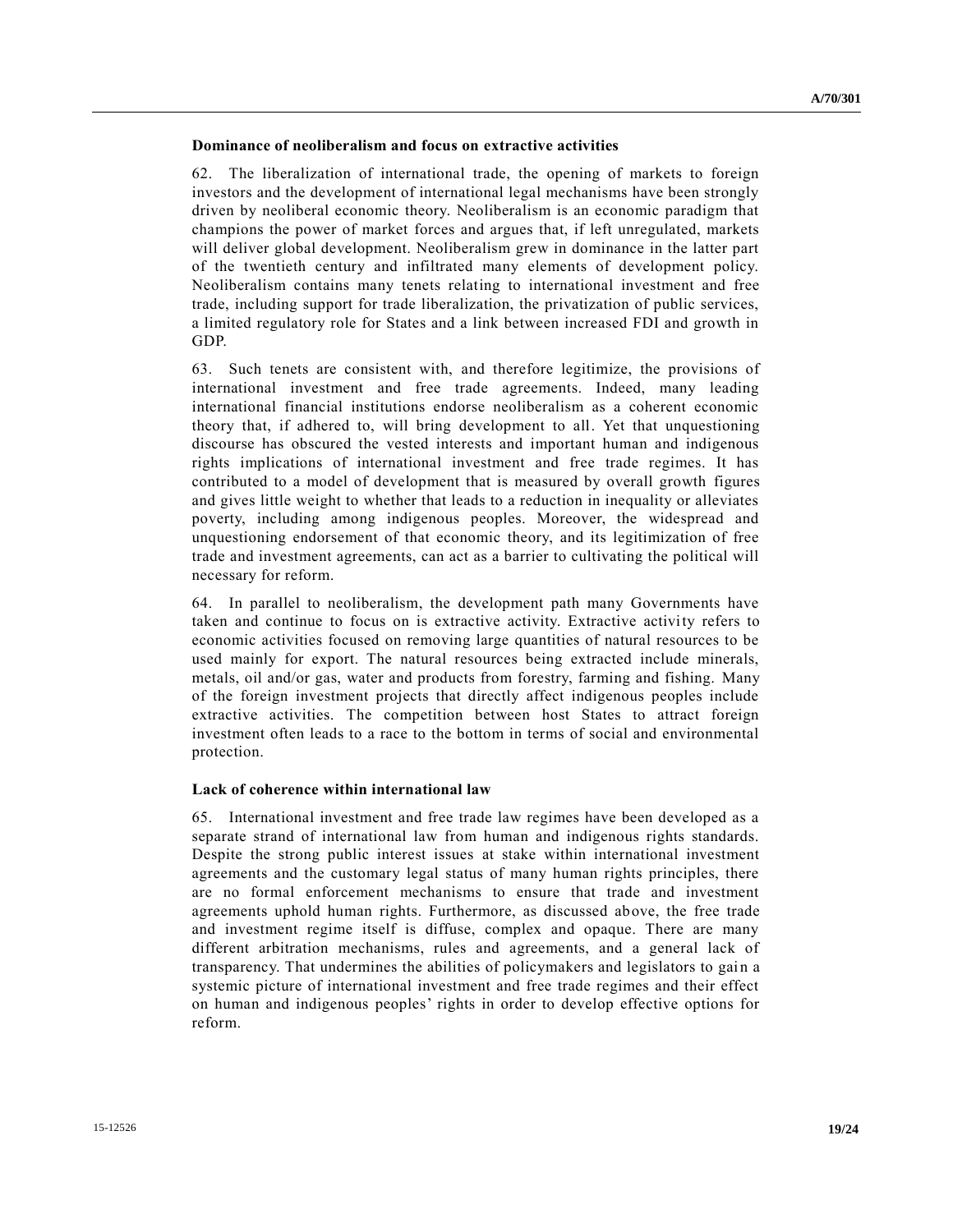#### **Concerns about international competition**

66. UNCTAD has identified States' concerns about international competition as a barrier to significant reform to free trade and investment regimes. States that are seen to prioritize the rights of indigenous peoples within their countries could therefore become less attractive for foreign investment, which could cause them to suffer in relation to the benefits that investment projects can bring.<sup>17</sup> Until the playing field is levelled among States, there are strong disincentives to enact significant reform. That highlights the importance of collective action on the issue of free trade and investment agreements and human rights.

## **B. Promising practices**

67. While the Special Rapporteur believes that fundamental reform of the international management of corporate activities is necessary, she is also interested in how current mechanisms can be modified to achieve greater protection of the rights of indigenous groups. UNCTAD has noted that while almost all countries are parties to one or more international investment agreements, many are dissatisfied with the current regime and have concerns relating to the development impact of international investment agreements, the balance of rights and obligations of investors and States, investor-State dispute settlement mechanisms and the systemic complexity of the international investment agreement regime.<sup>3</sup> Those concerns among States present an opportunity for a collective forum on free trade and investment mechanisms. Current promising practices, illustrative examples of which are below, should be built upon to utilize the opportunity for positive change.

### **Exception clauses to protect the rights of indigenous peoples and promote sustainable development**

68. Exception clauses have the potential to protect indigenous peoples from any adverse impacts on their rights in the context of international investment and free trade agreements. For example, indigenous land could be exempted from non-discrimination and expropriation clauses. Available information about exception clauses to protect the rights of indigenous peoples and their effectiveness is very limited and is an area that the Special Rapporteur plans to include in her ongoing engagement with Member States.

69. There have also been examples of clauses included in international investment agreements to promote sustainable development, which could be helpful in promoting the economic and social rights of indigenous peoples. A review by UNCTAD of the 13 international investment agreements concluded in 2014 for which texts are available (7 bilateral investment treaties and 6 other international investment agreements) showed that most of those recent treaties include sustainable development-oriented features. Of the agreements, 11 have general exceptions; for example, for the protection of human, animal or plant life or health, or for the conservation of exhaustible natural resources. Eleven treaties contain a clause that explicitly recognizes that the parties should not reduce health, safety or environmental standards in order to attract investment. Of those 11 treaties, 9 refer

<sup>&</sup>lt;sup>17</sup> UNCTAD, "IIA issues note: reform of the IIA regime: four paths of action and a way forward", IIA issues notes, No. 3 (June 2014). Available from http://unctad.org/en/PublicationsLibrary/ webdiaepcb2014d6\_en.pdf.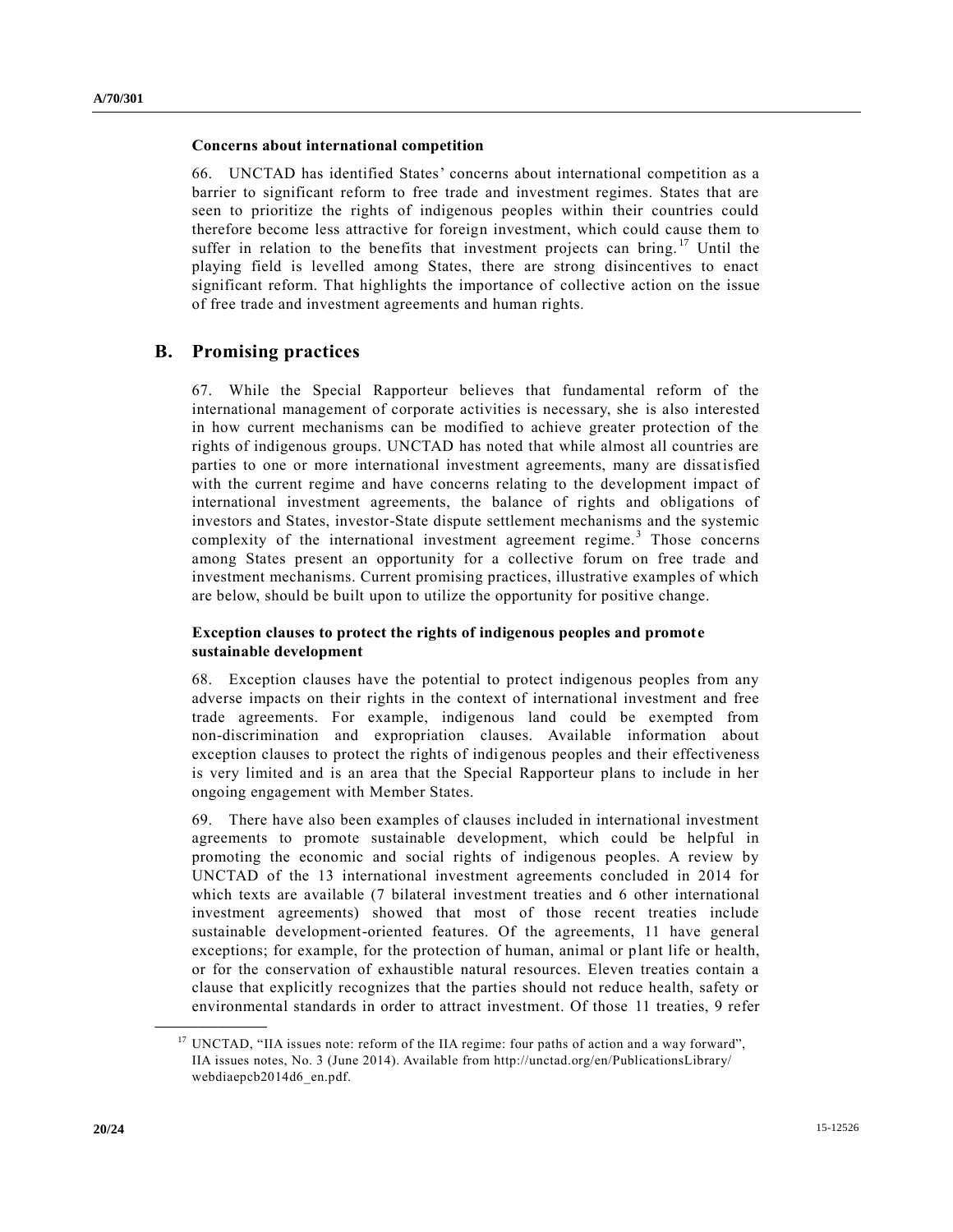to the protection of health and safety, labour rights, the environment or sustainable development in the preamble.

70. Provisions that aim to more broadly preserve States' regulatory space and/or minimize exposure to investment arbitration supplement those sustainable development features. Provisions include clauses that exclude certain types of assets from the definition of investment, clarify State obligations under international investment agreements to narrow the scope of investor challenges, contain exceptions to transfer-of-funds obligations and more carefully regulate investor-State dispute settlement processes. Each of those types of provisions might be useful mechanisms for protecting the rights of indigenous peoples within the international investment agreement context.

#### **Constitutional reform**

71. There are examples of Latin American countries taking legal steps to protect themselves and their citizens from the impacts of international investment agreements. For example, as outlined by the Special Rapporteur on the right of everyone to the enjoyment of the highest attainable standard of physical and mental health, Ecuador amended its Constitution to prohibit entry into instruments that waive its sovereign jurisdiction in the arbitration of disputes with private individuals or corporations. Ecuador, the Plurinational State of Bolivia and the Bolivarian Republic of Venezuela have also withdrawn from the Convention on the Settlement of Disputes between States and Nationals of Other States (see [A/69/299,](http://undocs.org/A/69/299) para. 70).

### **Multilateral efforts to increase transparency**

72. There have been some important multilateral efforts recently to increase transparency within international free trade and investment regimes. They include the development and coming into force of the UNCITRAL Rules on Transparency in Treaty-based Investor-State Arbitration and the adoption of the United Nations Convention on Transparency in Treaty-based Investor-State Arbitration, which opened for signature in March of the present year.

# **VI. Conclusions and recommendations**

## **A. Conclusions**

73. **It is clear that international investment and free trade agreements have significant potential to contribute to violations of the rights of indigenous peoples. The threat posed by current regimes lies both in their direct impact on indigenous peoples rights and their contribution to systemic injustices and imbalances, which tend to disproportionally impact indigenous peoples as some of the most globally marginalized. For that reason the Special Rapporteur intends to dedicate ongoing attention to the issue during the fulfilment of the mandate.**

74. **The human and indigenous rights implications of international investment agreements constitute a complex and multifaceted issue that requires sustained and multilateral attention from United Nations Member States in close**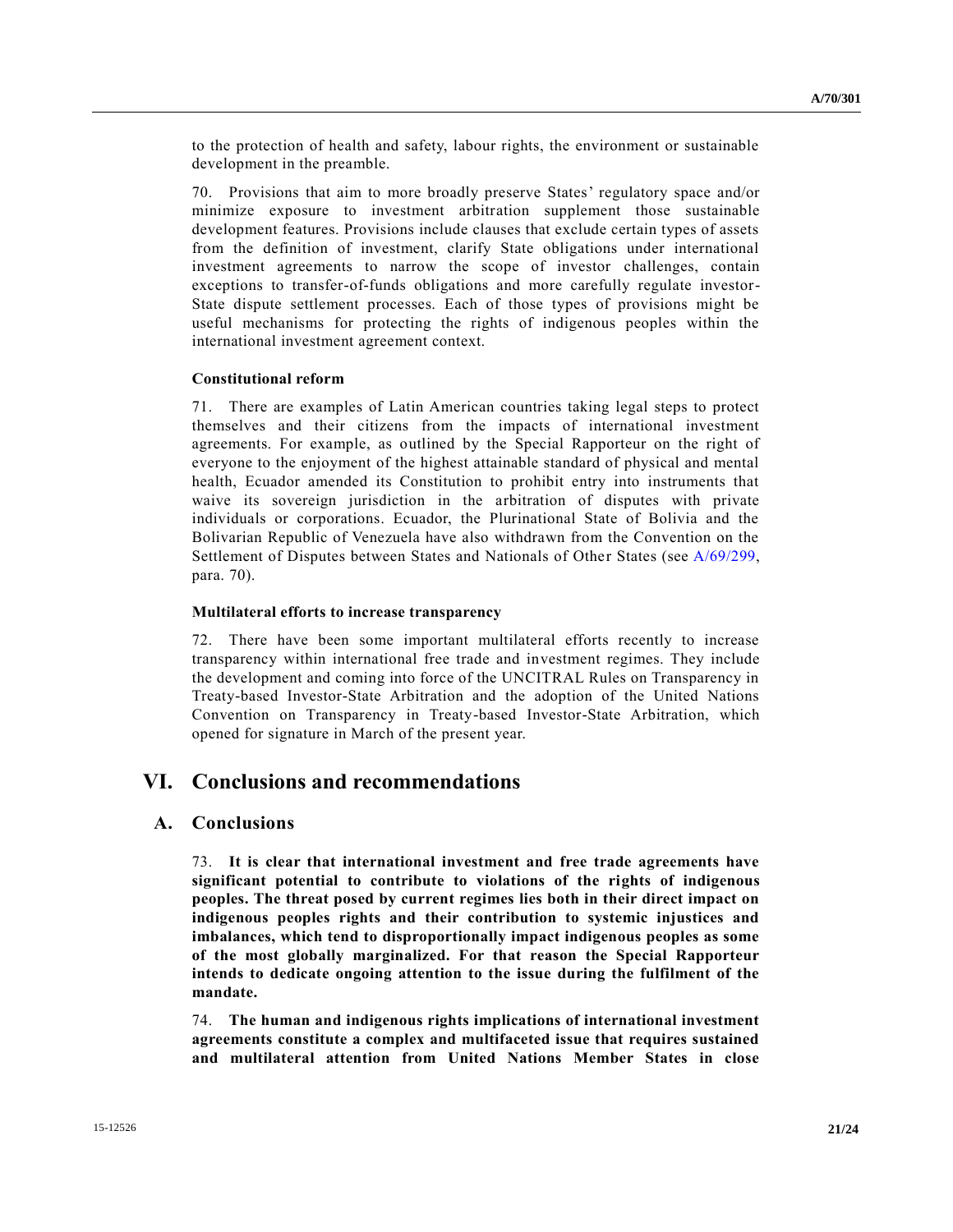**consultation with indigenous peoples and formal representatives. The Special Rapporteur believes that fundamental and systemic reform of the international management of investment and free trade is necessary within the context of broader efforts to address the human rights issues associated with business activities. The situation whereby companies and investors enjoy exceptionally strong rights and remedies while the only mechanisms available to hold them to account for any human and indigenous rights violations are voluntary and/or have a weak standing in international law cannot be allowed to continue. Furthermore, indigenous peoples continue to bear an unequal share of the burden that situation creates, and suffer from a spectrum of severe rights violations within the context of corporate activities and the related management of the globalized economy.**

75. **The need for wholesale and collective change is not, however, at odds with more immediate and incremental reform. The Special Rapporteur is also interested in the potential of emerging positive practices in relation to international investment agreements and believes that there are immediate steps States can take individually to better protect the rights of indigenous peoples.**

76. **More States are becoming increasingly dissatisfied with the injustices of free trade and investment regimes. At the same time, key stakeholders are become more fully sensitized to the deeply interrelated imbalances in the enforcement of corporate and human rights. Those trends provide an important opportunity to improve the protection and promotion of human and indigenous rights and to transform the international system of global economic management in such a way that it becomes significantly more just and equitable.**

#### **B. Recommendations**

77. **Concerning the reform of investment and free trade practices, the Special Rapporteur recommends that:**

(a) **Based on the principle of free, informed and prior consent, as set out in the United Nations Declaration on the Rights of Indigenous Peoples and ILO Convention No. 169, Member States explore, jointly with affected indigenous peoples, participatory mechanisms that will allow them to take part in or at least comment on the negotiation and drafting of all relevant investment and free trade agreements. That should be included as part of broader efforts to increase the level of social dialogue involved in the negotiation and drafting of such agreements;**

(b) **In addition to improving the level of social dialogue, the negotiation and drafting of international investment agreements be subject to parliamentary oversight and consultation with all levels of government. All indigenous self-governance structures should be formally included in decisionmaking relating to international investment agreements;**

(c) **In accordance with the guiding principles on human rights impact assessments of all trade and investment agreements developed by the Special Rapporteur on the right to food, States undertake robust human rights impact**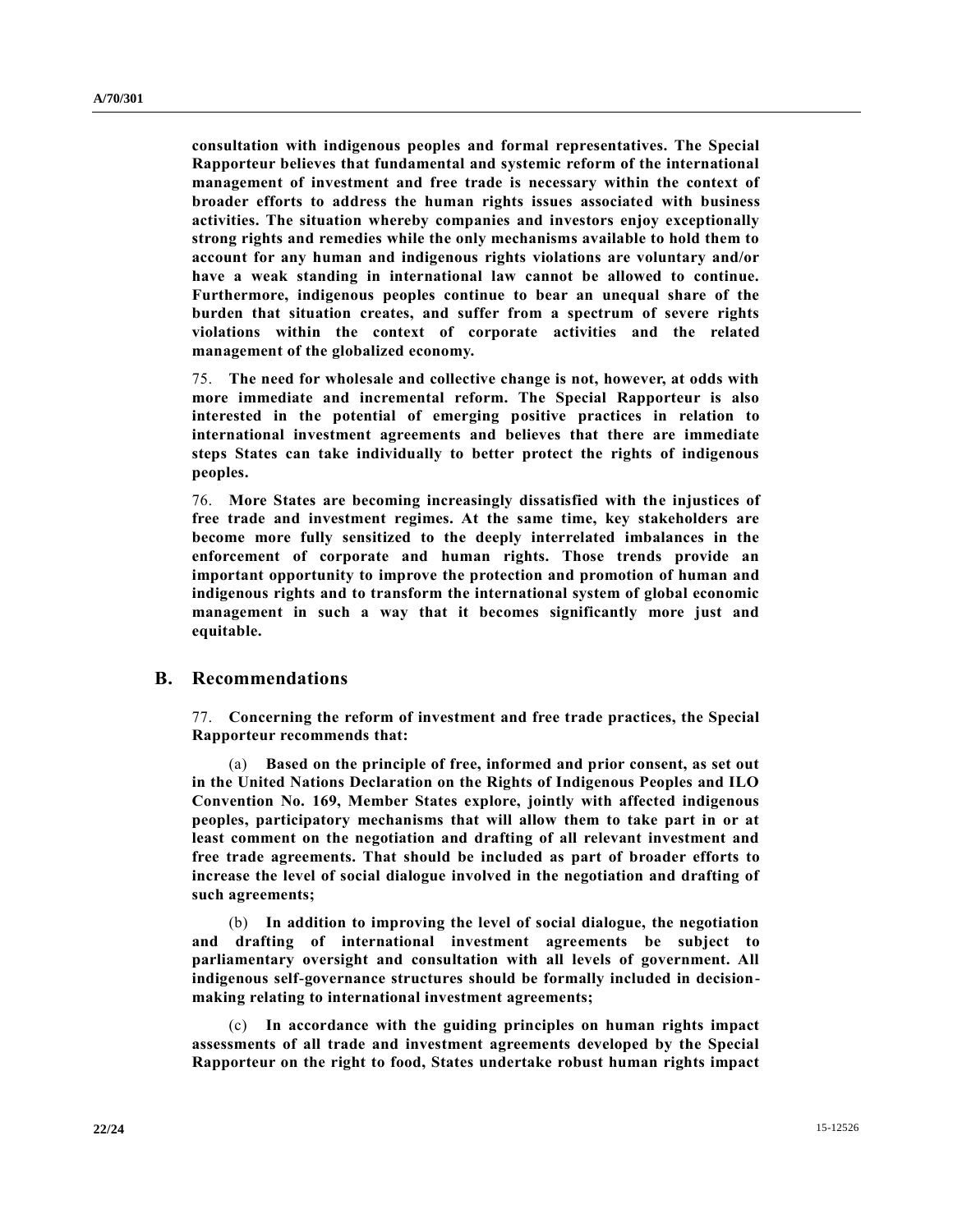**assessments prior to signing all such treaties. Human rights assessments should routinely include specific consideration of the impact on the collective and individual rights of indigenous peoples developed through direct consultation with indigenous communities;**

(d) **Member States ensure that gender considerations are adequately integrated into the development of such human rights impact assessments and that its intersecting relationship with other sources of discrimination be analysed so that the specific vulnerability of indigenous women to the effects of investment practices is considered;**

(e) **Member States involve indigenous representatives, including women, in the negotiating process for all investment and free trade agreements when human rights impact assessments have identified potential issues relating to indigenous peoples;**

(f) **In consultation with indigenous peoples, Member States consider including exception clauses to protect the rights of indigenous peoples, including to ancestral land, related resources and autonomous government, within all relevant free trade and investment agreements;**

(g) **Member States ensure that references to the duties of both Governments and businesses to respect human rights, in accordance with the Guiding Principles on Business and Human Rights, are included in all new and renegotiated international investment agreements;**

(h) **For as long as investor-State dispute settlement tribunals take place, Member States routinely ensure that international human rights law, including all specific provisions on indigenous peoples, are used as a source of law in dispute arbitrations;**

(i) **Member States publish the results of all arbitration decisions made in investor-State dispute settlement cases, including any specific information on dimensions relating to the rights of indigenous peoples;**

(j) **Member States include analysis of the impact of investment and free trade agreements on indigenous peoples' rights and legal and policy responses in the development of national action plans on business and human rights and the implementation of the Guiding Principles on Business and Human Rights;**

(k) **Member States ratify the Convention on Transparency in Treatybased Investor-State Arbitration, which opened for signature in March;**

(l) **Member States invest in targeted monitoring, research, and evaluation that develops understanding of the impact of international investment agreements on indigenous peoples and prepare reports on the effectiveness of policy and legal interventions to mitigate that impact.**

78. **Concerning deeper systemic reform, the Special Rapporteur recommends that Member States:**

(a) **Act collectively to consider ways to achieve better balance between investor and corporate rights and the human rights of all citizens within investment and free trade regimes;**